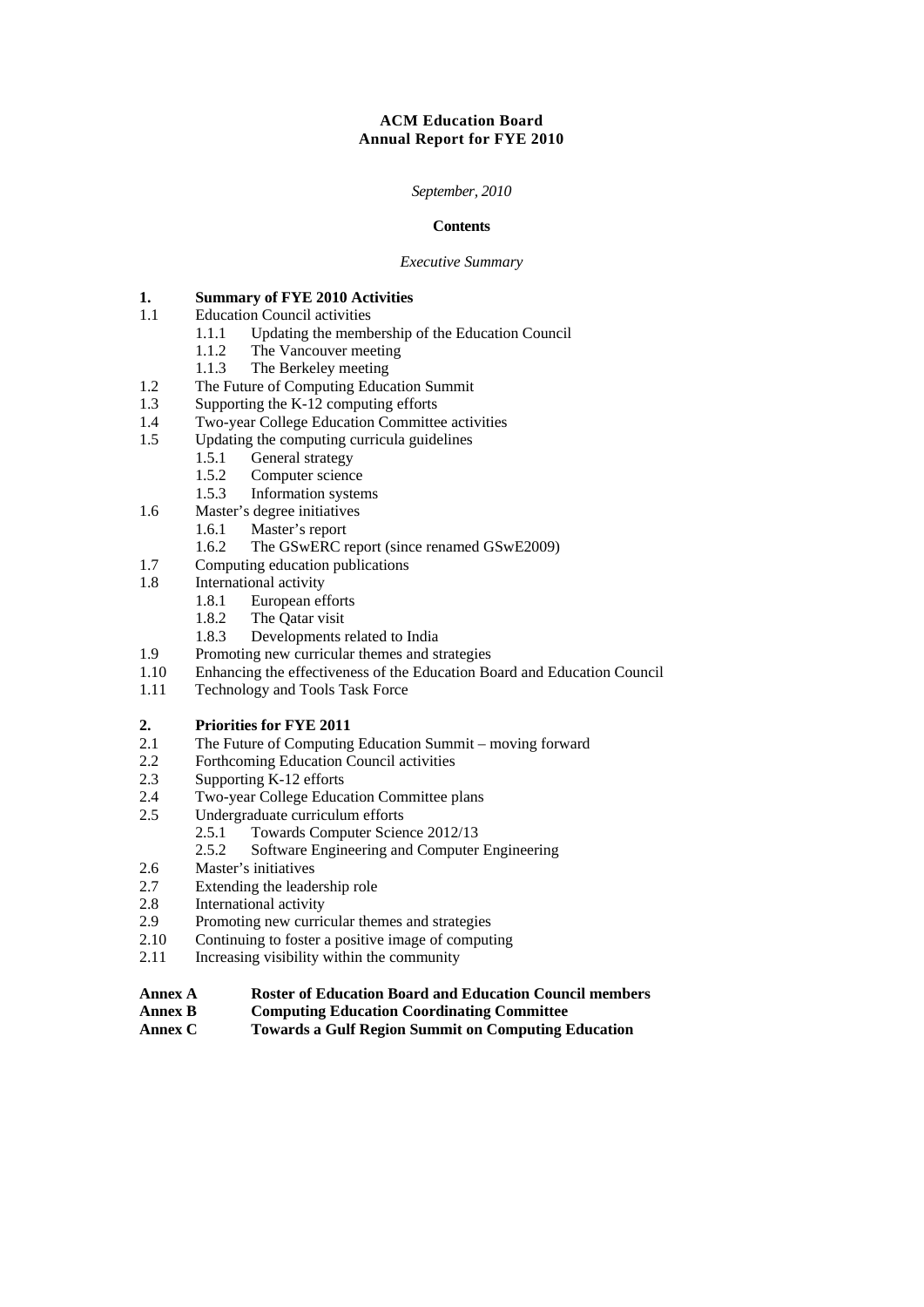## **Executive Summary**

This report summarizes the activities of the ACM Education Board and the Education Council in FYE 2010 and outlines priorities for the coming year. Major accomplishments for this past year include the following:

- Having obtained funding from NSF and taken the lead in organizing and running a Summit in Computing Education in Washington in June 2009, ideas relating to the formation of a new Computing Education Coordinating Council, CECC for short (in which the Education Board is playing a leadership role) have now been developed
- Continuing the work on reversing declining enrollments in computing disciplines and in the process fostering a positive image of computing among young people
- Supporting K-12 activity and the Two-Year College Education Committee
- Initiating work on a new computer science volume
- Completing the work on new information systems curriculum guidelines
- Completing a master's degree report and the GSwE2009 report on master's-level curricular guidance
- Promoting new curricular themes and strategies
- Broadening international participation in computing education activities; in particular the Education Board held a very enlightening meeting in Doha in Qatar, and taking some tentative steps in relation to computing education in India
- Enhancing the effectiveness of the Education Board and Education Council
- Increasing our visibility within the community
- Reviewing the charters of the Education Board, the Education Council and the Two-Year College Education Committee

Challenges for FY 2011 include further development of many of last year's activities:

- Supporting the launch and the development of the CECC
- Continuing to evolve arrangements associated with the development of both the Education Board and the Education Council
- Continuing to support K-12 activity and the Two-Year College Education Committee
- Supporting the development of new curricular guidance in computer science
- Considering interim reviews of publications in both software engineering and in computer engineering in conjunction with the Computer Society
- Creating a publication to provide master's-level curricular guidance to the community
- Increasing web-based support for the community to keep them more involved with curriculum development
- Increasing international activity but also developing a strategic view of how to support computing education globally; in particular considering supporting a Gulf Region Summit on computing education and taking an initiative in relation to computing education in India
- Further extending the leadership role of the Education Board and the Education Council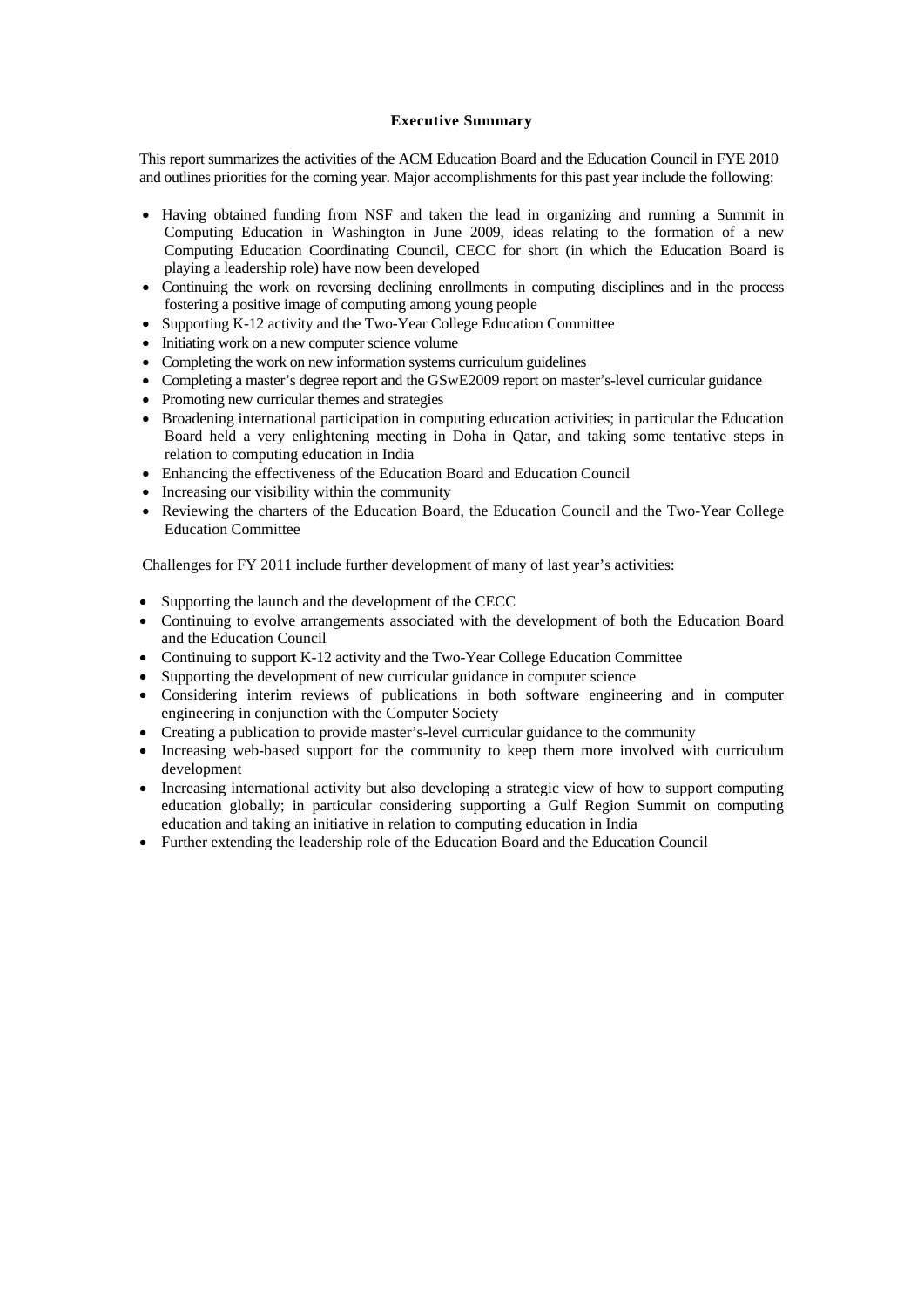## **Section One**

## **Summary of FY 2010 Activities**

## **1.1 Education Council activities**

In accord with the arrangement (entered into at the EC budget meeting in February 2007) that there should be one Education Council meeting each eight months approximately, there were two meetings of the Education Council in FY 2010; the first of these (the sixth meeting of the Education Council) took place at the Vancouver Marriott Pinnacle Downtown Hotel in Vancouver, BC, in Canada on 25<sup>th</sup> and  $26<sup>th</sup>$  September 2010 and the second (the seventh meeting) took place at the University of California in Berkeley on  $21<sup>st</sup>$  and  $22<sup>nd</sup>$  June 2010. As was clear from the earlier meetings, the energy level of the Education Council is always extraordinarily high. The participants share a continuing sense of urgency about the state of computing education and a strong commitment to improving the situation, and this includes attracting more students to the field and taking steps to heighten the profile of the area.

## **1.1.1 Updating the membership of the Education Council**

The Education Board and the Education Council have been in existence now since 2006. At the time of the formation of the new bodies, there was a mandate from on high to introduce new blood, to have younger folk involved, etc. so as to refresh the Board and Council. To some extent that happened and this has been very successful. Yet within the education community there is a need to gain experience and confidence prior to "making a difference" and so it is not always easy to find appropriate young blood.

For the record, it is important to emphasize that the positive aspects of the last reorganization have been:

- The reduction in the size of the Education Board
- Accompanying the above, an Education Board that is now engaged and operating well
- A Board that does act well in relation to the Council
- An Education Council that we consult and keep informed
- Ed Council meetings that do seem to be welcomed and enjoyed

It must be essential to keep the Board and the Council fresh and alive: So it seemed timely, having gained experience of the present arrangements, to embark on a modest adjustment to the membership of the Education Council. In particular, the process of asking folks to stand down needed to be handled sensitively for reasons of good people management; for instance, it could imply loss of status. Should any mistakes be made, folks can become very bitter very quickly and yet we will wish to keep them involved.

During recent conference calls the Education Board took the view that we should progress via the route of the original appointment letters. We sought to follow that route, we took great pains to alert the Education Council to this intention, and we sought to phrase all correspondence with the utmost care; for instance, we explicitly left open the door for future involvement. Part of the story must be *not* to raise expectations of everlasting membership at the time of appointment.

There was also a need to identify certain principles upon which membership of the Education Council is based. This would guide selection, but it would also provide a firm foundation and a basis for defending the selection. In its present incarnation, the Education Council is internal to ACM and contains representatives of all significant educational interest within ACM. Thus:

- All members of the Education Board are automatically members of the Education Council
- Those SIGs with significant educational activity have a formal representative on the Education Council
- There are representatives of CSTA, the Two-Year College Education Committee, the Education Policy Council
- Certain ABET representation is included
- Certain people are included because of the distinctive contribution they make to computing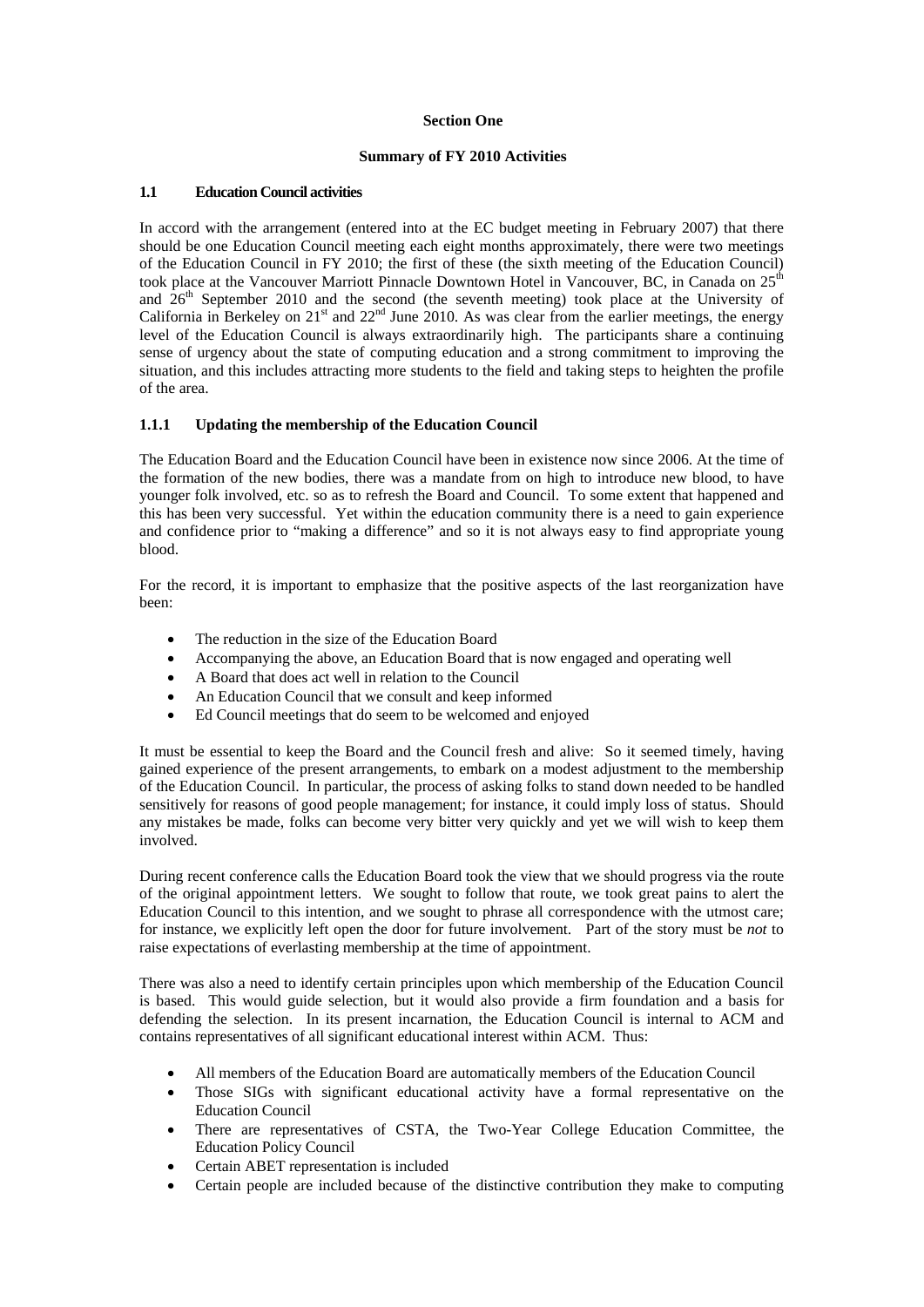education (e.g. NSF Distinguished Educators)

- Additional SIG and other representatives are included
- In the interests of continuity, a certain proportion (say 50%) of the present Education Council membership excluding Education Board members has been retained.

In making decisions about the phrase "significant educational activity," activity such as an education strand or theme within an annual conference would qualify, or the existence of an education officer. For this purpose Lillian Israel's activity chart could be referenced. This includes SIGCSE, SIGITE, SIGPLAN, SIGGRAPH and SIGCHI. To clarify the above, it would be natural to expect more than one member of some SIGs (e.g. SIGCSE) to be a member of the Education Council although one would be identified as the formal representative of the SIG.

In certain cases SIG chairs did send a nominee back in 2006. A note was sent to the current chairs of these SIGs asking them again to nominate someone for possible inclusion in the Education Council. In addition, the following are included:

- The current Co-Editors-in-Chief of *Transactions on Computing Education* (TOCE), namely Robert McCartney of University of Connecticut (e-mail: robert@engr.uconn.edu) and Josh Tenenberg from the University of Washington (e-mail: jtenenbg@u.washington.edu)
- The current Editor-in-Chief of ACM Inroads, namely John Impagliazzo, of Qatar University (e-mail: John@qu.edu.qa) who is already a member of the Education Board
- Jan Cuny who is heavily involved in the new AP developments and the ongoing related issue of teacher recruitment
- Michael Wrinn from Intel in Portland who is involved in progressing the Parallel Processing effort
- A member of the Education Policy Committee of ACM; this ensures the Council then potentially has representatives of all major education groups within ACM
- Michelle Hutton, as new Chair of CSTA

The membership of the updated Council is included in Annex A. This group met for the first time at the Berkeley meeting of the Education Council in June 2010.

## **1.1.2 The Vancouver meeting**

In planning this meeting, the following goals were identified, namely to:

- review the various emerging curricular volumes and provide recommendations to the Education Board; copies of these reports should be passed to Education Council members in advance of the meeting
- become acquainted with the output from the Future of Computing Summit and to provide advice on how ACM should be responding; the report from this should be available prior to the meeting and will be distributed in advance
- provide opportunities for brainstorming and initial idea generation regarding various activities and to plan future work activity towards specific deliverables
- provide the editors of the *Transactions on Computing Education* and *Inroads* with the opportunity to seek interaction with the Education Council hopefully engaging them in various activities that will benefit the publications

Moreover, the Future of Computing Education Summit had given rise to a number of actions and the Education Board / Council had a specific role in several of these, namely The Coalition for Computing Education, research and measurement (top five research questions), industry links, and public relations. These were to form the basis of group activity at the meeting.

The final program included presentations on: ACM's Education Policy Committee; certain curriculumrelated reports, namely the final full review of the Information Systems volume, the master's report, and the DoD-supported Graduate Software Engineering Reference Curriculum; developments regarding AP Computer Science by Jan Cuny; the Two-Year College Education Committee; presentations by the editors of *ACM Inroads* and *the Transactions on Computing Education*; the Ensemble space.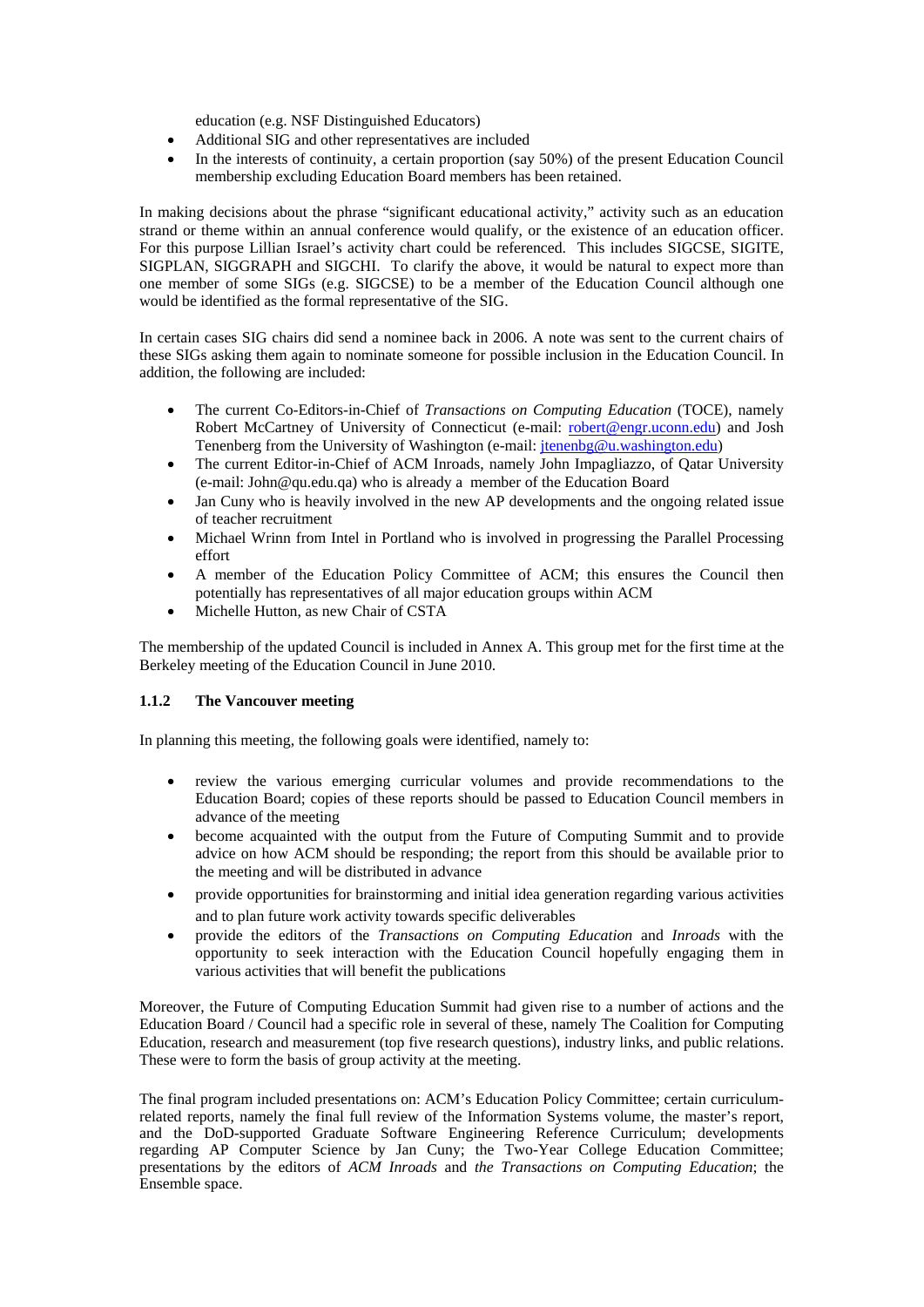A popular feature of Education Council meetings is the panel session and on this occasion the theme was international aspects of computing education. The aim was to find out how the ACM and the Education Council in particular can better help and support the international community. After a brief introduction, each panelist gave a brief statement about computing education in their part of the world (i.e., curricular issues, highlights, opportunities, challenges). The floor was then thrown open for questions and discussions. The panelists were as follows: John Impagliazzo, Middle East; Mathai Joseph, India; James McKenney, AACC; Mirella Moro, Brazil and South America; Ted Zhang, China (unable to attend but his views were transmitted to the meeting). The session was generally regarded as excellent.

On Saturday there was a presentation on the Future of Computing Education Summit (FoCE) that had been held in Washington in June 2009. This led to valuable group discussions that focused on the contributions that the Education Council were required to make, based on the Summit outcomes to include:

- The coalition for computing education
- Top five research questions in CS education
- Industry links
- The "other action items" group

Reports were received from all groups, thereby meeting expectations.

# **1.1.3 The Berkeley meeting**

The next meeting of the ACM Education Council took place at the University of California in Berkeley on Monday  $21^{st}$  June and Tuesday  $22^{nd}$  June 2010. At this meeting the new Education Council came together for the first time. In planning the meeting, the following goals were identified, namely to:

- Welcome new members to their first meeting of the Education Council and to provide them with information about the ongoing activities
- To hear about certain new initiatives, to ensure that a number of ongoing activities are being properly supported by the Council, and to initiate actions as appropriate
- To seek to launch the CS 2012 effort
- To provide opportunities for brainstorming and initial idea generation
- To plan future work activity towards specific deliverables

The program contained three sessions: the first morning was set aside to provide updates from various perspectives (and in large part this was a familiarization session for new members); the second session on Monday afternoon was to provide recent developments in curricular issues together with some brainstorming; and the final session on Tuesday morning was devoted to charting the way ahead.

The initial session included:

- An update on ACM from John White
- A report on CECC, essentially an update on developments since the Washington Summit of June 2009
- A report on the TYCEC Summit of April 2010
- Reports from SIGCAS by Carol Spradling, SIGCHI by Gerrit van der Veer, SIGCSE by Barbara Owens and Alison Young, SIGGRAPH by Barb Helfer, SIGITE by Barry Lunt and SIGPLAN by Dan Grossman
- Additional Reports and Discussions covering NSF / APCS by Cameron Wilson and Owen Astrachan; Tech Packs by Lillian Israel; IFIP by Joe Turner; and CSTA by Michelle Hutton

The second session included illuminating presentations on recent curriculum revisions at Stanford by Mehran Sahami and (remotely) an overview of a recent CRA-e report by Andy van Dam. A panel discussion provided the basis for additional discussion and debate. This session, organized by Dan Garcia involved: David Patterson, former ACM President and UC Berkeley EECS Professor; Tom Murphy, Contra Costa Community College Professor (attended SIGCSE); Josh Paley, high school teacher (regular SIGCSE attendee); Eugene Lemon, high school teacher (recent SIGCSE attendee); and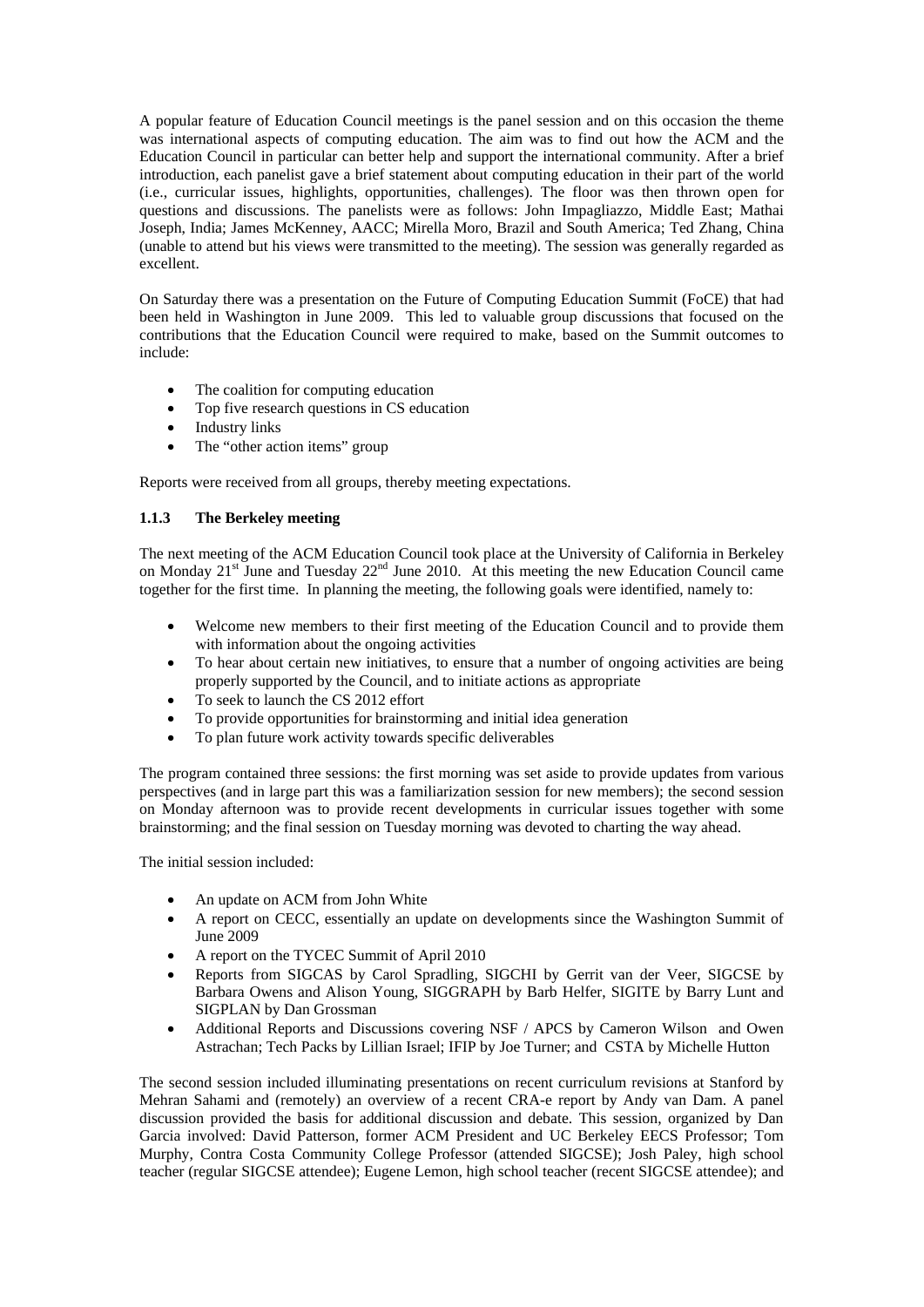Michelle Hutton, middle school teacher, CSTA President.

The final session began with a presentation by Peter Denning on his CPATH Field Study Guide project but then evolved towards a discussion about the next computer science volume CS 2012/3. The outcome of this was the need to produce a "Lessons Learned" document outlining lessons from previous curricular efforts, a document containing a set of thoughts from Education Council members to be considered by the future CS 2012/3 committee, a reflective document from the authors of CS 2008. Above all, a key requirement was to identify the leadership for CS 2012/3 and to put in place a CS 2012/3 team as soon as possible.

## **1.2 The Future of Computing Education Summit**

Over the last year there has been considerable debate about the outcomes of the Future of Computing Education Summit (FoCE). The report on this appears at:

#### http://www.acm.org/education/future-of-computing-education-summit/

The Education Board had completed all its required actions following the Vancouver meeting. These included providing input on the concept of a coalition of professional bodies, identifying the five main bottlenecks to progress, addressing cooperation with industry, and looking at impact factors.

Much of the ensuing discussion then focused on the concept of a coalition of professional societies and the role that such a grouping may play; importantly, John White was included in the subsequent discussion and provided a very valuable perspective on a number of issues. There were concerns that the new body might conflict in its aims with those of the Education Board, the Computer Society, and other professional bodies. Ultimately the view was taken that the new body should be seen to take on a role not already filled by existing established bodies; without this, it would have difficulty in receiving support.

Various proposals were produced. Ultimately, there was encouragement for the proposed new body to focus on information gathering, coordinating, connecting, and encouraging but not to take on responsibility for such matters as curriculum development. It would also subsume all the action items emerging from the FoCE itself. The concept of a Computing Education Coordinating Council (CECC) emerged. In the end a document outlining the concept was produced and that was submitted to NSF for funding, the leadership coming jointly from the Education Board and from the Computer Society. A copy of the submission is included in Annex B.

## *Acknowledgments*

The organization of the original event and subsequent deliberations have been carried out by a planning committee consisting of Mark Guzdial, Heikki Topi, Jane Prey, and previous ACM Education Manager David Schneider (all from the Education Board) and Harriet Taylor and Joe Urban (representing NSF). Lillian Cassel of the Ed Board made available certain funds. A considerable debt of gratitude is due to them all; the issues involved in bringing this unique and very successful event to fruition were all rather complex and their efforts have been considerable.

## **1.3 Supporting K-12 computing efforts**

#### *Reversing declining enrollments in computing disciplines*

Within certain institutions there have been some very positive indicators of expanding enrollments. In particular, in the CRA Taulbee Survey of March 2009 the following statements appear:

- *Total enrollment per department by majors and pre-majors in U.S. computer science programs is up 6.2 percent over last year. If only majors are considered, the increase is 8.1 percent. This is the first increase in total enrollment in computer science programs in six years.*
- *The average number of new undergraduate students per department in U.S. computer science programs is up 1.7 percent over last year. If only majors are considered, the increase is 9.5 percent.*
- *Bachelor's degree production in computer science was down 10 percent this year, compared to*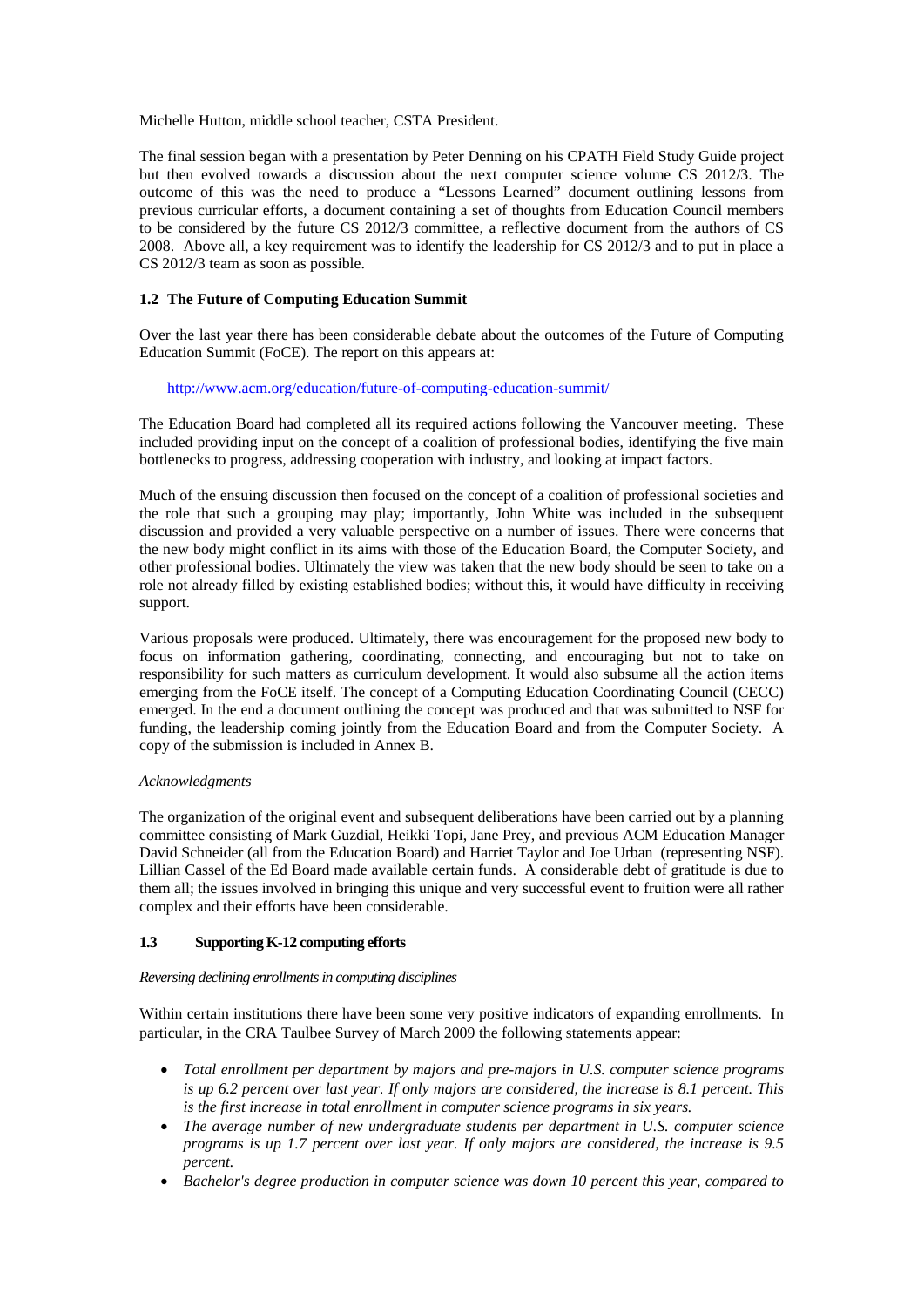*a nearly 20 percent decline last year.* 

- *Diversity in computer science undergraduate programs remains poor. The fraction of bachelor's degrees awarded to women held steady at 11.8 percent this year. As was the case last year, nearly two-thirds of those receiving bachelor's degrees were White, non-Hispanics.*
- *Total Ph.D. production among the responding departments grew to 1,877 for the period between July 2007 and June 2008. This represents a 5.7 percent increase over last year.*

Of course the Taulbee Survey is based on activity in Ph.D.-granting institutions in the U.S. Declining enrollments remain a worrying feature of large sections of the computing education community. This matter remains of concern, not only to those in education, but to employers and to industrialists. Given the strong link between information technology and innovation, this matter remains vital.

#### *Brochure and associated web site*

Members of the Education Board / Council in conjunction with CSTA had produced:

- A brochure that went out to approximately 62,000 high schools and middle schools in the United States. The hope is that broad distribution would encourage students— particularly women and students from disadvantaged communities—to consider studying computing, even if they might otherwise have given little or no thought to that possibility. Around 1,000,000 copies of this have now been produced and distributed; the brochure has also been used (with some element of customization) in Canada and in Scotland and there is now a Spanish version that can be downloaded from the careers web site.
- A web site for further guidance and information. The brochure contains the address of a web site at www.computingcareers.acm.org that includes additional material on educational and career options in the computing field. The web site also links back to the brochure and makes it easy for interested parties to obtain additional copies.

This activity was undertaken with the help, support, approval, and guidance of Chris Stephenson in CSTA and her colleagues. It is important that this close partnership should continue. Indeed it has. Copies of the brochure continue to be distributed both within the U.S. and in other countries (where in many cases permission has been given to customize it to local needs). Recently there have been requests for the brochure to be updated and that is being investigated.

#### *Developments involving AP*

The ongoing discussions about the AP Computer Science exams are important for computing in the U.S. A decision had been made by the College Board in Spring of 2008 to discontinue the AB exam (a second exam in computer science) from May 2009 on the grounds of small numbers of students taking the exam and its overall impact on minority students. So to be precise, from May 2010 there has been no AB exam; only the AP Computer Science A exam is now available. Owen Astrachan, Mark Guzdial, Dan Garcia, Deepak Kumar and Eric Roberts in conjunction with Chris Stephenson and Michelle Hutton from the Education Council are active in providing advice and guidance to the College Board to look at the best way forward as far as future computer science exams are concerned. Jan Cuny (Education Council) has been a key player in guiding and promoting these developments.

## *Fostering a positive image of computing among young people*

One of the factors contributing to the enrollment crisis has been that young people do not see today's programs of study in computing as being sufficiently attractive or offering attractive career opportunities. The reasons given for this loss of interest in the popular press include the phenomena of offshoring and outsourcing, a poor understanding of the discipline among the general public, problems with the teaching of the discipline in high school, inadequate attention to the achievements of the discipline, and a lack of diversity in the field that reduces its appeal to women and minorities. These factors are complex and interconnected. The Education Board and Education Council have continued to analyze the situation to try to gain a better understanding of the dynamics and relative importance of these issues.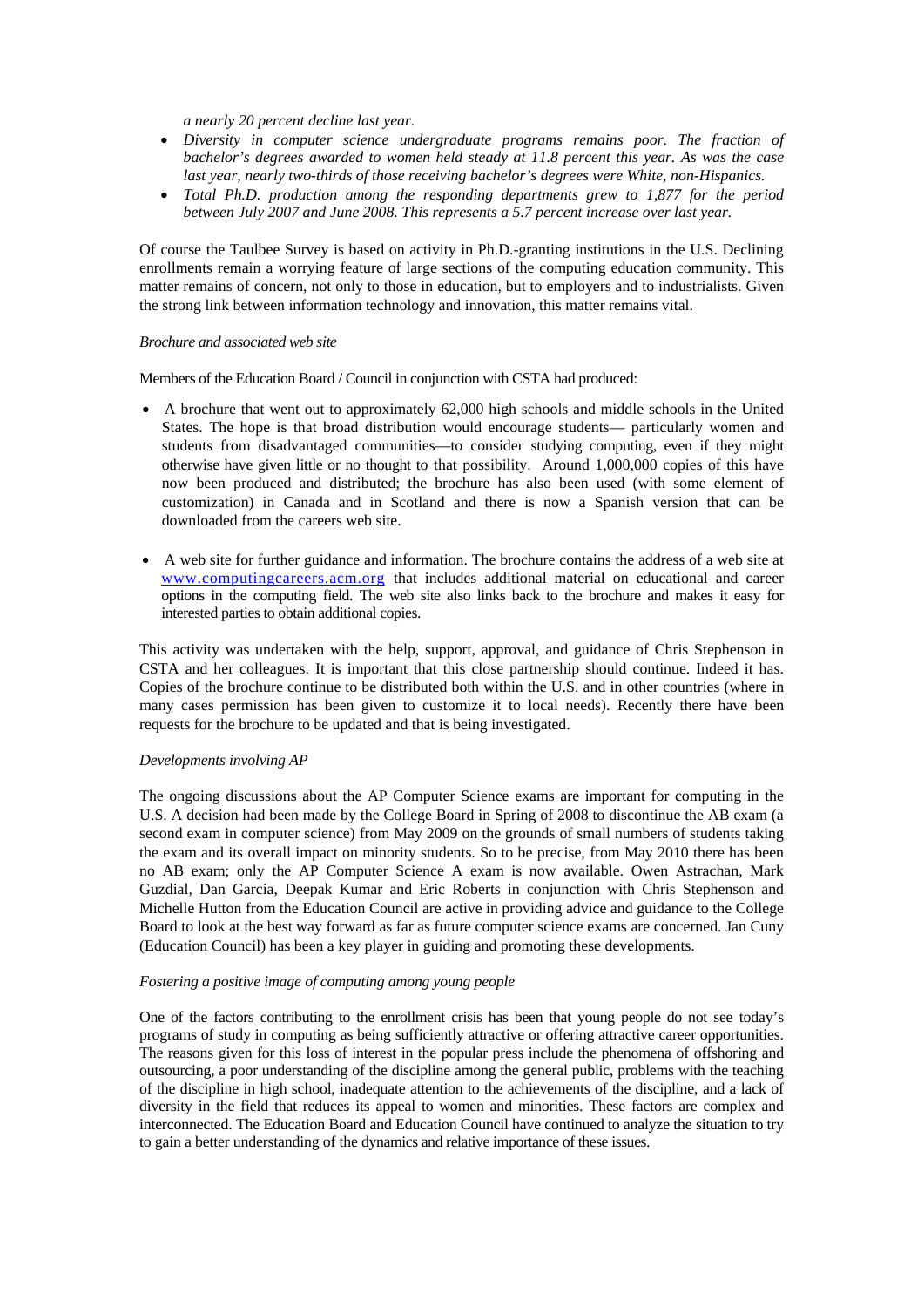Grady Booch gave an inspiring keynote address at SIGCSE 2007, in which he talked about the need to rediscover the wonder and awe of computing and to make its joys more evident to the next generation. At SIGCSE 2008 in Portland, at SIGCSE 2009 in Chattanooga, and again at SIGCSE 2010 in Milwaukee, members of the Education Board put forward a submission for a special panel session that would build on this. Their session on *Rediscovering the Passion, Beauty, Joy and Awe: Making Computing Fun Again* have attracted considerable audiences and they were later deemed to be one of the successes of these conferences. Indeed there have been suggestions that this should become a regular feature of future SIGCSE conferences.

#### *Curriculum considerations*

It has seemed clear that any action plan related to computing education needs to include a campaign of some kind to foster positive images of the discipline among young people. That campaign would have to involve developing new curricular offerings that hold greater appeal and greater promise. It will be important over the next several years to continue to experiment with different models intended to increase the attractiveness of the discipline. It is unlikely that any single model or any single remedy will meet the needs of all students. Individual members of the Education Board / Council have developed ideas in this regard and they are experimenting in order to gain a better understanding of the factors that shed light on the situation or contribute to success. The metrics for success in this endeavor must include both increased admissions and increased retention rates in degree programs.

#### **1.4 Two-year college activities**

Dr. Elizabeth K. Hawthorne provided the following report on the activities of the ACM Two-Year College Education Committee (TYCEC) for the period July 1, 2009 – June 30, 2010:

#### *Membership*

· Elizabeth K. Hawthorne, Chair; Senior Professor, Union County College; ehawthorne@acm.org

- · Robert D. Campbell, Member; VP of IT Graduate Center CUNY; rcampbell@gc.cuny.edu
- · Karl J. Klee, Member; Professor, Alfred State College; kleekj@alfredstate.edu

· Anita Wright, Member; Assistant Professor, Camden County College; amwright@acm.org

#### *Purpose*

The Committee charter states: The *Two-Year College Education Committee* is the standing committee of the ACM Education Board concerned with computing education at associatedegree granting colleges and similar post-secondary institutions throughout the world. The *Committee* advises the Education Board as directed on all issues concerning curriculum, pedagogy and assessment, and engages in advocacy and policy for this sector of higher education.

The TYCEC achieved the following milestones in FYE 2010 (July 1, 2009 – June 30, 2010):

- Conducted the NSF-funded *Strategic Summit on the Computing Education Challenges in Community Colleges*
- Collaboration with colleagues and dissemination of information through participation in a variety of conferences, including ITiCSE 2009, SIGITE 2009, NSF ATE PI Conference 2009, SIGCSE 2010, CISSE 2009
- Active participation in the first ITiCSE Working Group on Information Assurance
- Ongoing communication with CSTA colleagues
- Formal adoption of a new TYCEC Charter by the ACM Education Board
- Ongoing communication with SIGITE colleagues
- Establishment of CS curricular guidelines in CAP-Space, the TYCEC online repository of curricula, assessment and pedagogy resources
- Establishment of social networking component for CAP-Space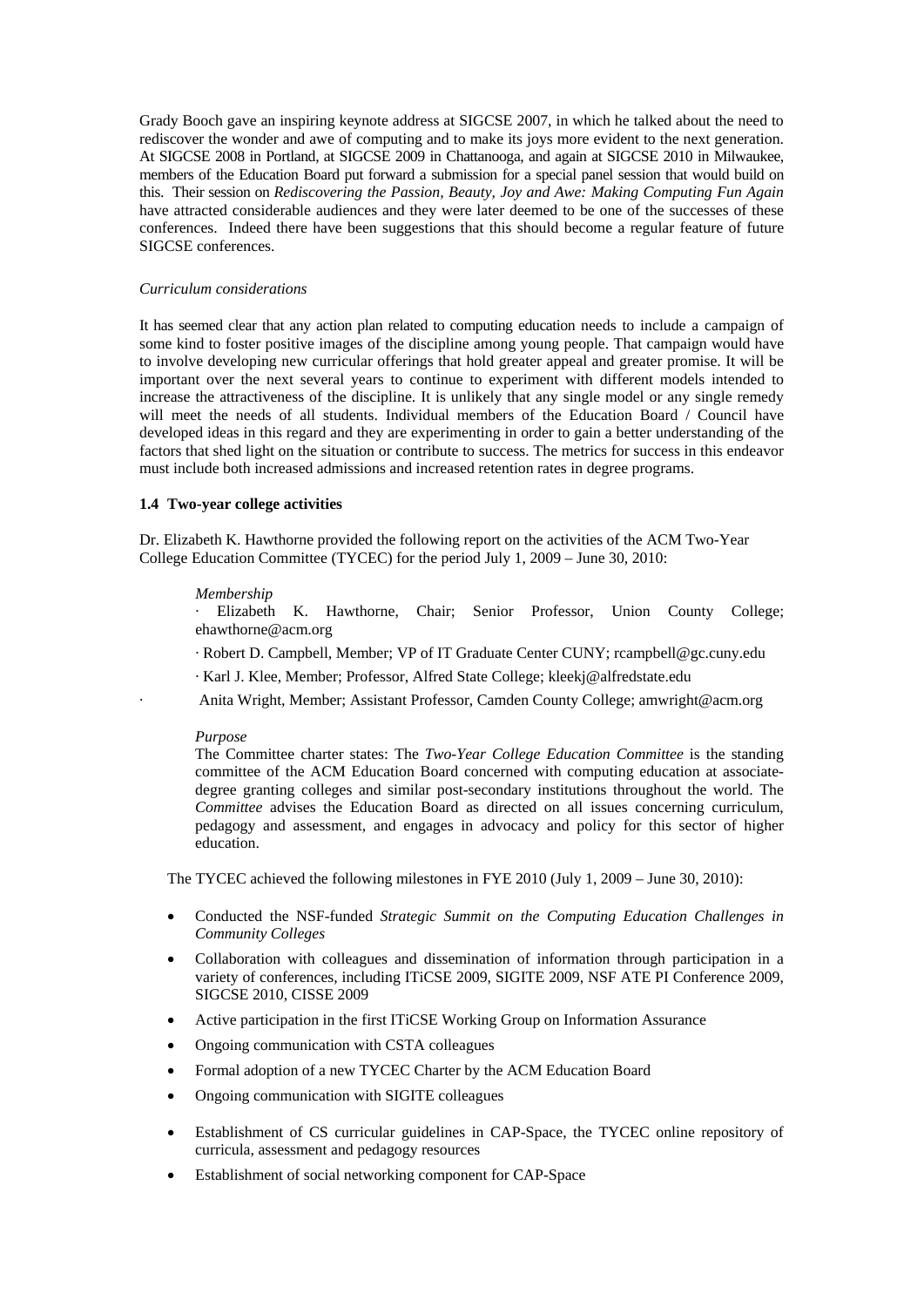- Promotion of internationalization of TYCEC work by participation in the ITiCSE conference and by outreach efforts to South America
- Communication with colleagues via an ongoing column in the *ACM Inroads* publication, *Community College Corner*.
- Participation on the ACM Education Policy Committee
- Presentations to the ACM Education Council and support for the goals and objectives of the ACM Education Council through a variety of synergistic activities

## **1.5 Updating the computing curricula guidelines**

With five volumes of curricular guidelines now published as well as an Overview volume, we had to put in place a process that demonstrated ACM's commitment to keeping these curricular models up-to-date. The following sub-sections offer additional comments about how that work proceeded in each of the major areas.

## **1.5.1 General strategy**

Within the Education Board there was a dialogue on whether the current five-volume strategy employed within CC 2001 remains appropriate. That is an important discussion and would guide much thinking about curricular developments in the coming years.

The concept of the five-volume series has now received acceptance within the community and has had a considerable impact. To alter this after just five years would be risky. It could have the possible effect of creating unnecessary confusion at a time when these ideas are becoming accepted. Accordingly, it was felt that the five-volume idea should be retained for the next few years at least.

## **1.5.2 Computer science**

The CS volume in the Computing Curricula 2001 series was originally published back in December 2001. The joint ACM/IEEE-CS Executive Committee initiated a review of the Computer Science volume in the spring of 2006 and subsequently commissioned an interim review of the CS volume in 2007. ACM and the IEEE Computer Society carried out this review jointly. Interim reviews were a new concept, and this is the first such effort. It was always intended to be less resource-intensive than a full review but a key requirement was to keep the curricular guidance up-to-date and in the process address matters of major concern to the community.

The interim review is now complete and has been made available as "CS 2008" online; the publication issue was considered at length by the Education Board and their decision is to reflect the fact that it is interim and therefore not of the same standing as a full review.

During this activity it became clear that a full review of the Computer Science volume was required, one that involved looking at the discipline in a fundamental manner. During the year a number of aspects of this were debated, culminating in a major discussion on the matter in Berkeley. The output from the Berkeley discussion was that the following documents should be produced:

- Insights from Eric Roberts regarding the CS 2001 effort
- A retrospective from CS 2008
- A "lessons learned" document to capture insights from those who have chaired curricular efforts
- Thoughts from the Education Council, seen as input to the deliberations of the new effort

Moreover, as a matter of some urgency, the leadership for the new effort should be put in place as soon as possible. All these documents have now been produced, the leadership has been identified, and the team selection is under way.

#### **1.5.3 Information systems**

The existing version of the Information Systems report dates back to 2002. A thorough review and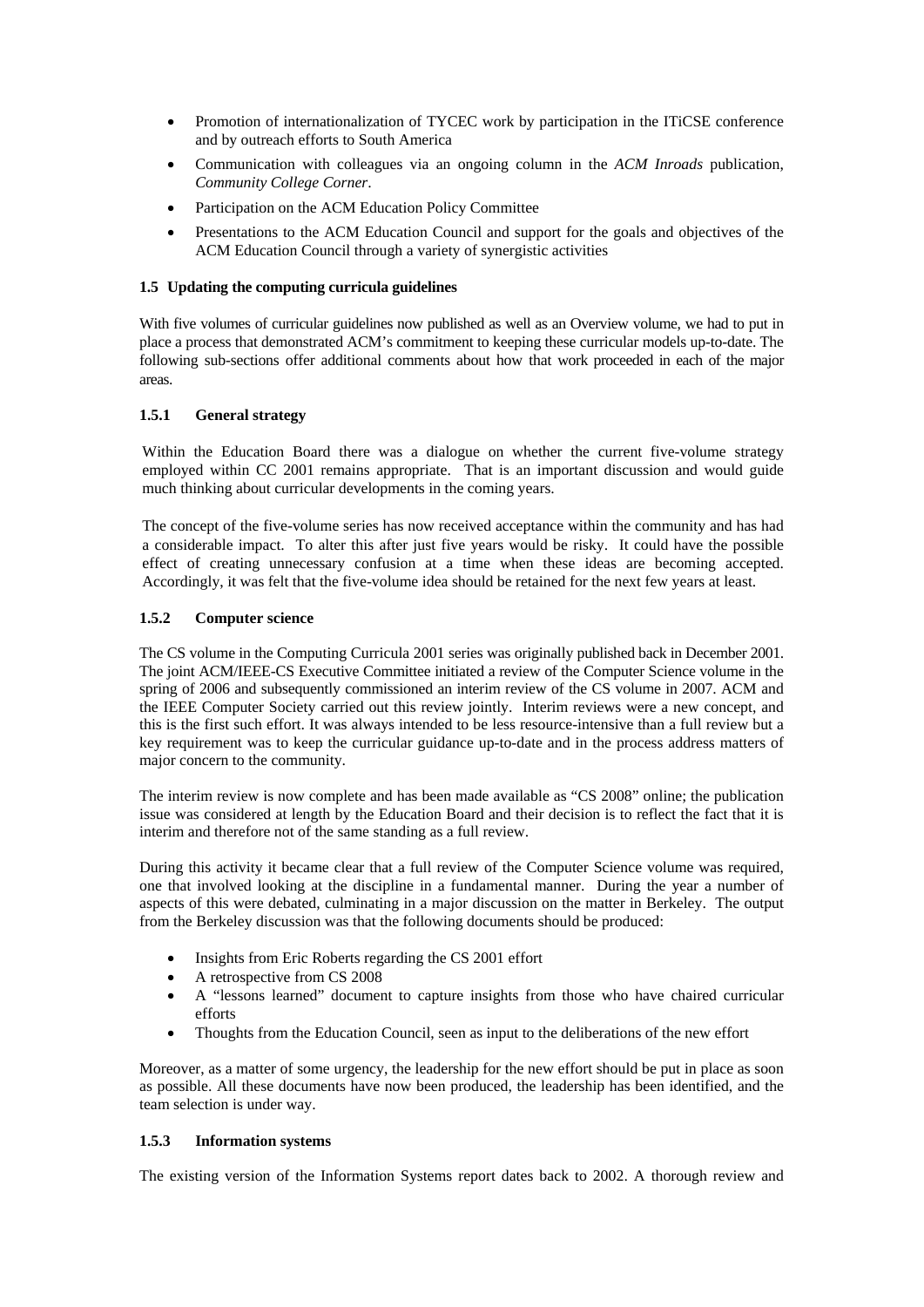revision of the Information Systems document of 2002 has been needed for some time, particularly in light of the fact that the 2002 report consists largely of updates to the previous IS report. A comprehensive in-depth review is now complete. The work is a joint effort between ACM and the Association for Information Systems (AIS). By way of background, the AIS is a primarily academic organization the mission of which is to advance knowledge in the use of information technology to improve organizational performance and individual quality of work.

The ACM/AIS Undergraduate Revision Task Force consisted of Heikki Topi and Joe Valacich as cochairs. More completely, the ACM representatives were Heikki Topi from Bentley University, Jay Nunamaker from the University of Arizona, and Janice Sipior from Villanova University; representing AIS were Joe Valacich, College of Business and Economics at Washington State University, Kate Kaiser from Marquette University, and GJ de Vreede from the University of Nebraska at Omaha.

In August 2007 the first public introduction of the work to the IS community occurred at the Americas Conference on Information Systems AMCIS 2007 at Colorado State University; around this time there was the launch of the associated wiki at blogsandwikis.bentley.edu/iscurriculum to encourage the community to participate in the ongoing review process. In November 2007, a journal article on the project was published in the Communications of the AIS; in December 2007, there was a presentation and status report at the AIS SIG-ED (IAIM) meeting in Montreal. Following these consultation exercises, in February 2008 at a task force meeting in Seattle, there was a major reorientation of the project based on community feedback; in particular there was a strong focus on learning outcomes (which have changed significantly). In addition:

- In June 2008, there was a panel presentation at the European Conference on Information Systems 2008 in Galway, Ireland focusing on global participation issues
- In August 2008 there was a panel presentation at AMCIS 2008 focusing on the revised learning outcomes
- Between September 2008 until early December 2008 there was a number of rounds of solicitation of public feedback on specific curriculum issues and incorporation of the results in the product
- In December 2008 the first draft was presented at the AIS SIG-ED (IAIM) conference
- At the start of 2009 there was an additional period of gathering feedback collection and engaging in rewrites

The final report was released and was formally considered at the Education Council meeting in Vancouver. It was approved and arrangements for publication have been agreed. The report has finally been published.

# **1.6 Master's degree initiative**

There are two aspects to work involving master's degrees, the first initiated from within the Education Board itself and the second stemming from external activity funded by the U.S. Department of Defense.

## **1.6.1 Master's report**

Part of the motivation behind this initiative has been the attention being given to master's programs in many countries. In Europe, for instance, the Bologna agreement has spawned considerable interest in and attention to master's programs. However, worldwide, there is ever greater attention to the effectiveness of degree programs and to mutual recognition of qualifications across the globe. Given the ACM leadership position in computing education, it was deemed important that ACM should seek to provide guidance in this area.

This master's initiative is a joint activity involving members of the Education Board and Education Council working with members of the IEEE Computer Society. The team involved is: Lillian Cassel (chair), Michael Caspersen, Gordon Davies, Art Pyster, Kevin Scott, and Heikki Topi.

The findings of the group included the following:

• Master's Programs exist in large numbers, and they vary greatly; recently the CRA Bulletin highlighted the fact that in 2005 graduates from master's programs in computing had risen by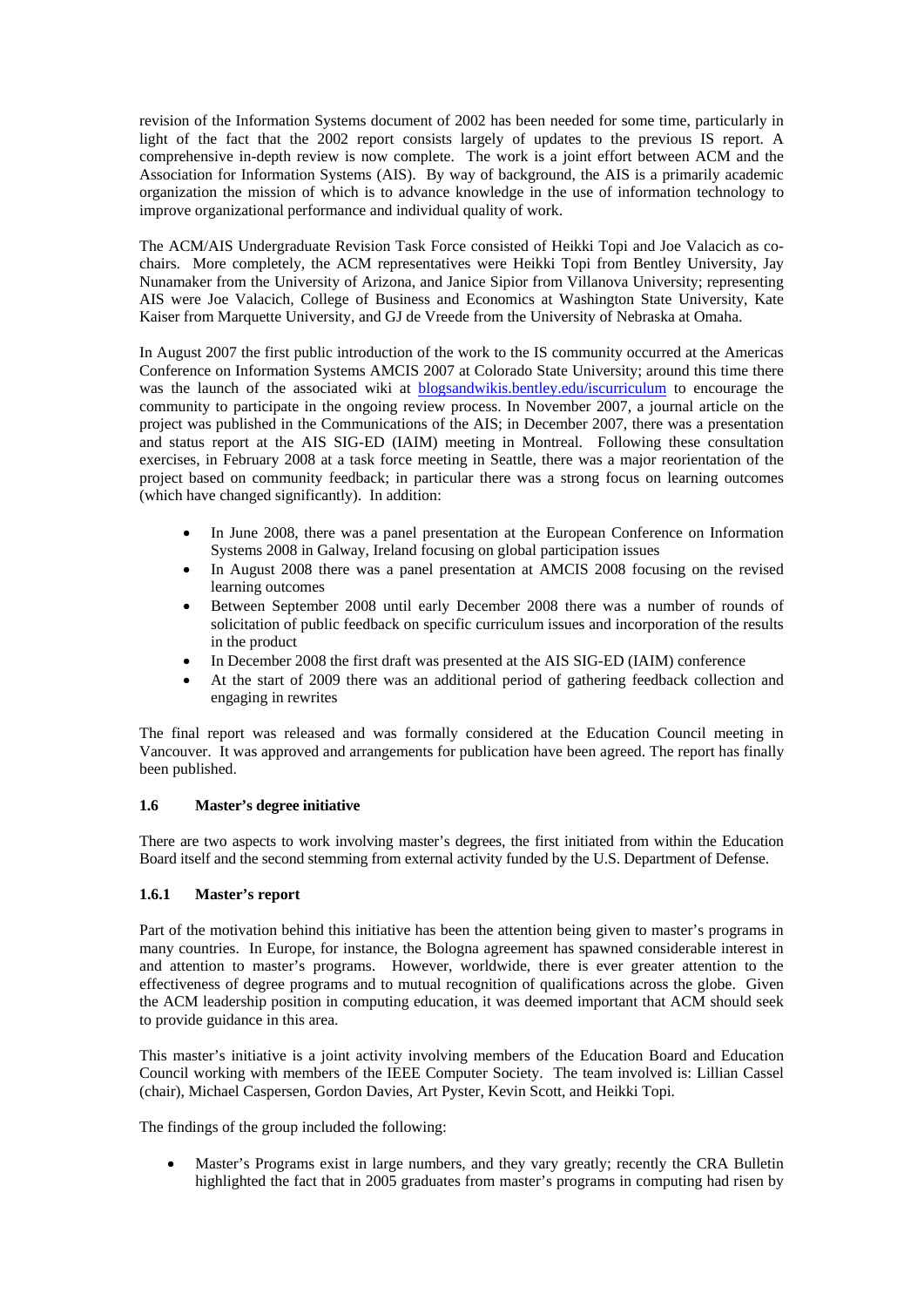some 11%

- There should be a wider dissemination of knowledge about these programs
- There was a need for the group to gain a broader understanding of the reasons for these different programs.

The report was considered at the Vancouver meeting of the Education Council and received very positive feedback. A small number of matters remained to be addressed.

# **1.6.2 The GSwERC report**

The Graduate Software Engineering Reference Curriculum document (GSwERC) stemmed from a project funded by the U.S. Department of Defense (DoD) to produce graduate-level recommendations for master's programs in the general area of software and systems engineering. It involved various experts in the field (38 in total) and was managed by Art Pyster of Stevens Institute of Technology in New Jersey. Both the IEEE Computer Society and, more recently, the Education Board have members on the Curriculum Author Team, Greg Hislop and Lillian Cassel, respectively.

The DoD had funded the project; they had adopted a very arms-length approach to the development of their report. They wished the work to be made widely available and Art and his colleagues had to make all major decisions about content, publication, and other matters. There had been no "interference" at all, just helpful support.

In terms of the way ahead and Education Board involvement, there were two main issues:

- The possibility of a request for some form of recognition of the work by ACM and by the Computer Society
- The possibility of a request for the Education Board to undertake responsibility for ongoing maintenance of the work, possibly in conjunction with the IEEE Computer Society

This document was considered at the Vancouver meeting of The Education Council and was approved. Since that time there have been ongoing discussions regarding copyright and related publication details. These matters have now been resolved and the document has been published and appears on the ACM website – see http://www.gswe2009.org/.

In furtherance of this master's development, the Education Board in conjunction with the Computer Society has clarified its definitions of terms such as "endorsement," etc. which carry implications of different forms of recognition of curricular efforts.

## **1.7 Computing education publications**

*JERIC* has now been transformed into the ACM *Transactions on Computing Education* (TOCE) and the first issue of the *Transactions* appeared in March 2009. Also it is very encouraging to see the evolution of *ACM Inroads* into an even more important publication for the computing education community;

The editors of both publications are members of the Education Council.

The existence of these is seen as very important for the standing of the computing education community. It is vital that the Education Council continues to offer support as necessary.

#### **1.8 International activity**

There have been a number of aspects to the international activities of the Education Board.

## **1.8.1 European efforts**

Members of the Board / Council have been involved in:

• monitoring the activities of Informatics Europe through participation in the organizing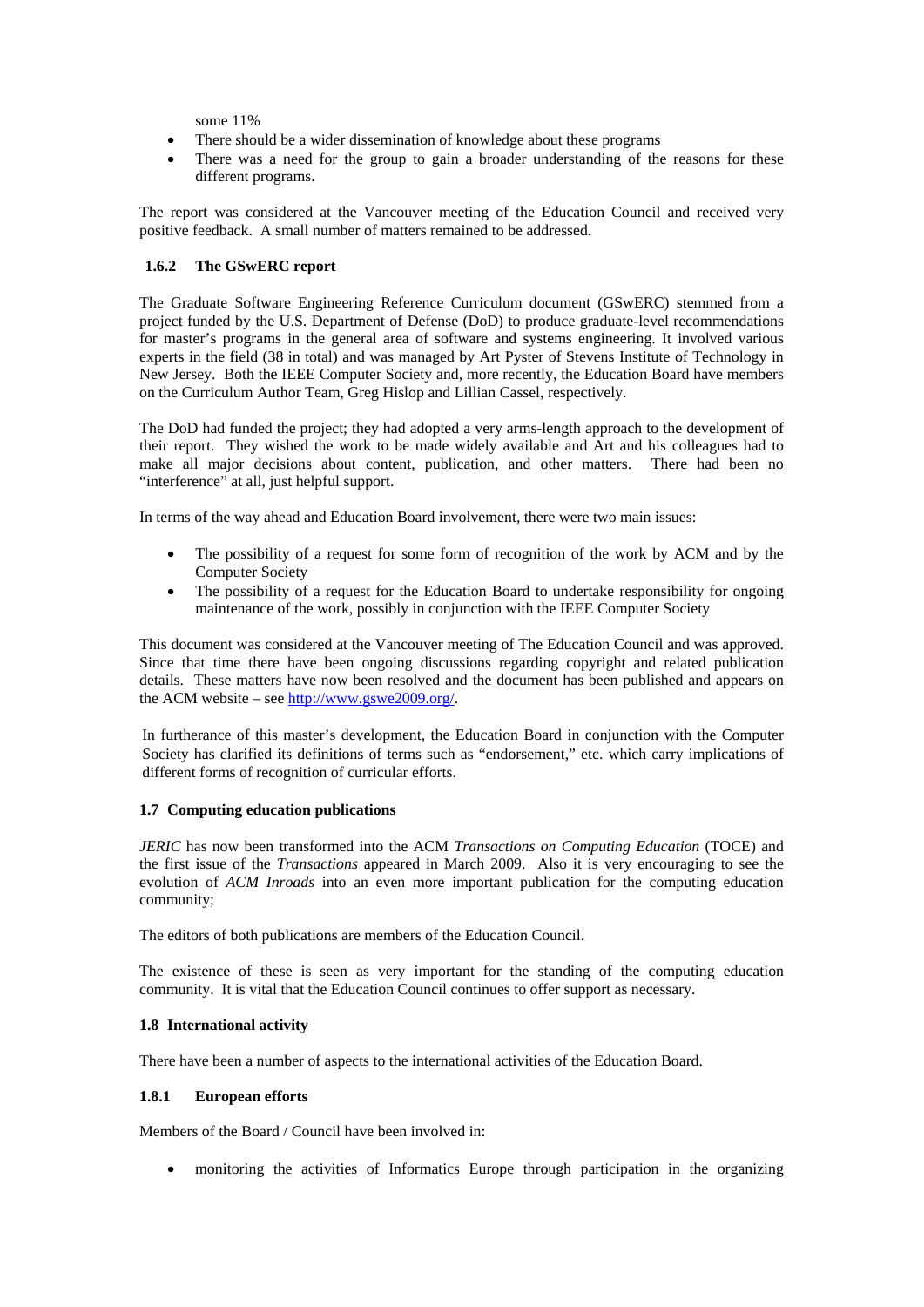committee and in attendance at the annual European Computer Science Summit

- planning and in leading the Informatics Education Europe conference which was held in Freiburg in Germany on  $5<sup>th</sup>$  and  $6<sup>th</sup>$  November 2009
- keeping a close eye on accreditation developments within Europe. There has been an EU funded project called the Euro-Inf project managed by ASIIN in Germany with main partners the University of Paderborn and the University of Applied Sciences in Hamburg in Germany and involving CEPIS in Brussels. The main purpose of this project has been to devise criteria for the accreditation of degrees in Informatics across Europe, both at the undergraduate level and at the master's level. Education Board / Council members were involved in this in an international advisory capacity and were present at the major meetings. This has given rise to EQANIE, the European Quality Assurance Network in Informatics Education and the work of that is being based on the outputs from Euro-Inf. Andrew McGettrick has been elected as a member of the EQANIE Board.
- monitoring activity leading to the signing of the Seoul Accord. A number of countries (South Korea, US, UK, Canada, Australia and Japan) were seeking to develop criteria for the mutual recognition internationally of accreditation activity. This was intended to mirror for informatics the Washington Accord for engineering. The groups originally involved were: the Accreditation Board for Engineering Education of Korea, ABET, the BCS in the UK, the Canadian Information Processing Society, the Australian Computer Society and the Japan Accreditation Board for Engineers. At the first general meeting of the Accord held in meeting in Kyoto, Japan on  $20<sup>th</sup>$  June 2009, two additional members were added: the Hong Kong Institution of Engineers and the institution of Engineering Education Taiwan. Importantly Joe Turner, member of the Education Council acts as its chair.

## **1.8.2 The Qatar visit**

Over recent years the ACM Education Board had been repeatedly challenged to gain a better understanding of the computing education needs of the international community. At the meeting of the Education Council in September 2009 in Vancouver, an international panel provided perspectives from Brazil, India, the Middle East and to a lesser extent China. This gave rise to an invitation for the Education Board to hold one of its meetings at Qatar University in Doha. This would involve the Board in being embedded in a very different community, a different kind of university, a different country and a very different culture.

The outcome of extended deliberations was that members of the Education Board (Mark Guzdial, Dan Garcia, Boots Cassel, Larry Snyder, Heikki Topi and Andrew McGettrick), with vital support from the ACM President Professor Dame Wendy Hall and ACM CEO John White and ACM Council member Mathai Joseph (despite the real threat of volcanic ash clouds) held a meeting in Doha at the start of May 2010. At the outset there was question about whether the needs of India and the Middle East were similar, and could be dealt with in a similar way. An important question was: could we run a summit that would meet the needs of both the Gulf States and India?

Some comments about Qatar are relevant. Qatar itself is a thriving and developing country, one of the Gulf States. The number of people in Qatar is around  $1.6 - 1.8$  m of whom some 29% are female. Some 50% of the population lives in Doha. The country is very wealthy deriving its wealth from huge gas and oil reserves in the region. The number of native Qatari is around 12.5% of the population. Qatar sees itself developing into a "laboratory for the world" and is at present building Education City, a vast infrastructure of imaginative research buildings and centers. Within Qatar itself, there was presently a lot of "importing of ideas and services" and customizing them to local needs. Of course that was common across many countries.

To a large extent education of males and females are conducted separately, so that there is a female campus and a male campus. Some 70% of computer science students are female. It was observed that males could go abroad to study though that option was less to available to females for cultural reasons.

The format of the visit was that, apart from essentially internal meetings of the Education Board on occasion with staff from the university, there was a one-day workshop, a day punctuated with a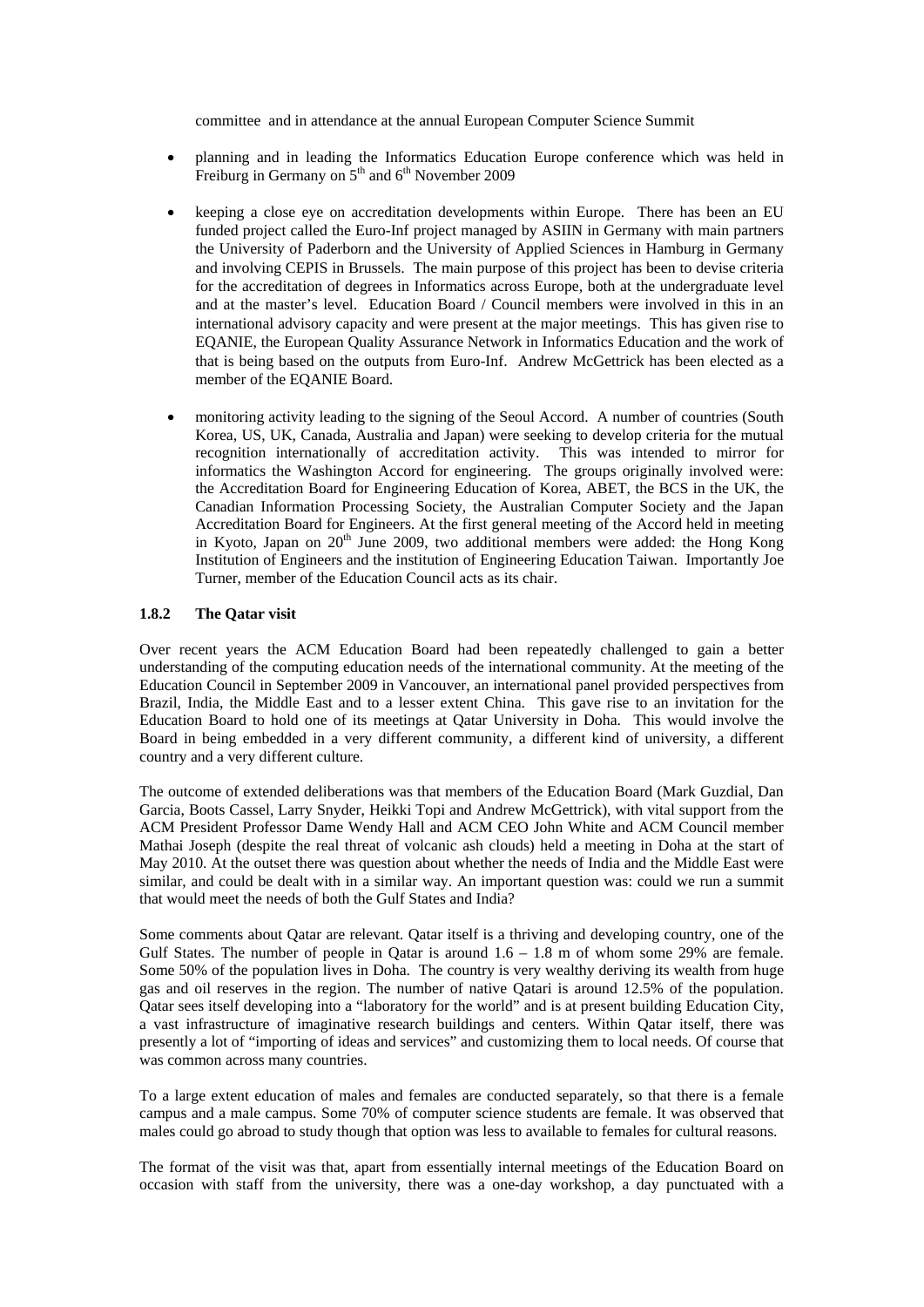ceremony to set up a student chapter. The workshop included:

- "ACM Goals, Mission, and Worldwide Agenda" by John White,
- an invited presentation from ACM President Dame Wendy Hall on "The Emerging Science of the Web and Why it's Important"
- an overview of the work of the Education Board / Education Council
- a panel discussion involving Education Board members on "Computing Education Research: Challenges and Opportunities"
- a panel discussion involving contributions from local colleagues and members of the Education Board on "Computing Careers: The Magic and Beauty of Computing"
- a final panel discussion on "Computing Education in Developing Countries" which included presentations from Mathai Joseph and Mark Stehlik (CMU in Qatar).

The meeting was well attended by faculty members and students from the university. Essentially, all the students were female. They were typically dressed in their black *abaya* and maintained a delightful and respectful but silent interest in the proceedings. They would not enter the room in which we had coffee, for instance. The strong expectation from all faculty members present was that the dignified silence would be maintained throughout the day.

In a truly uplifting final session the students were challenged about their interests in computing, about their ambitions and their hopes for the future. They were presented with the perspective that it was awfully important for them to articulate their views since only then could the education system take account of these and respond. By the end of that session and to the amazement of all, every student had spoken; they had expressed their ambitions to receive greater challenge, for greater attention to be paid to innovate, and for them to be educated so that they could truly help their country. A closing discussion drew attention to the vital role that their ACM Student Chapter could play in helping them to achieve their ambitions.

In a final session on the day that followed the workshop, the Education Board considered what further role it should play, taking into account all the contributions and views it had heard. A clear conclusion from the various meetings was that the needs of India were quite different from those of the Gulf States. In India there is extreme poverty; that is not the story about Qatar.

The possibility of hosting a Computing Education Summit for the Gulf States in Qatar is now being considered. The theme being discussed is along the lines of:

## *from Computing today to tomorrow's knowledge economy.*

The intention would be to address what is needed for the region in twenty years' time. That must form the basis of further activity.

## **1.8.3 Developments related to India**

As already noted, the needs of India were seen as quite different from the needs of the Gulf States. Nevertheless there was discussion in Doha involving Mathai Joseph, Member of the ACM Council, about India and some initial ideas were discussed. Since then the Education Board has been asked to consider the possibility of holding a meeting in India similar to the successful meeting in Doha. Of course, it would need to be customized to the needs of India and be sensitive both to the existence of the Computer Society of India and to the existence of ACM India. A benefit would be that members of the Education Board could gain some familiarity with the different patterns of education in that continent and explore ways of working effectively with colleagues in ACM India.

## **1.9 Promoting new curricular themes and strategies**

The continuing anxieties about the state of enrollments and poor retention rates suggest that there continue to be problems with the image and effectiveness of computing education, which seems to have limited appeal to current students and its ongoing popularity. This is true at all levels in the world of education. It is appropriate to continue to address this head-on and to continue to see it as important.

One of the major challenges is to understand in detail the nature of computing education at all levels and to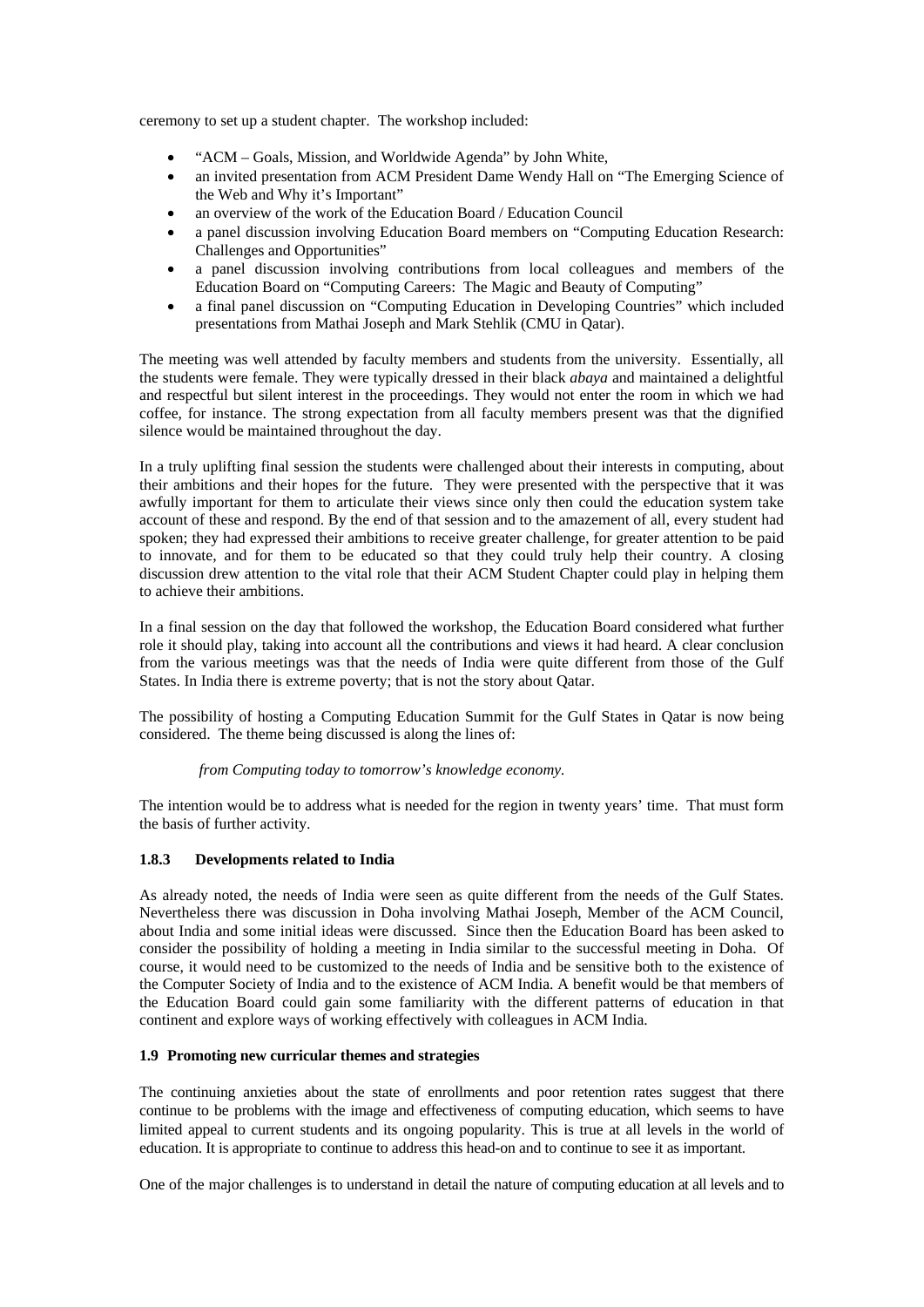decide how we can re-conceptualize computing education in a way that will make it more appealing. Can we create at least one image of computing education that is new and different and does not suffer from the ills of the present situation?

# **1.10 Enhancing the effectiveness of the Education Board and Education Council**

The Education Council has been in existence now since 2006. There have been certain changes, most noticeably the recent changes to the Education Council. Now a process of refreshing the Education Council has been established and that process of change needs to become the norm so that the work of the Council is continually refreshed by an injection of new ideas.

During the year and in response to requests from members of the Education Council about better communications mechanisms, steps were taken to provide regular news updates on computing education matters. This has been very positively received. With the departure of David Schneider there has been some interruption to service but this is being addressed.

# **1.11 Technology and Tools Task Force**

The Technology and Tools Task Force, chaired by Education Board member Dan Garcia, with former Education Council members Sally Fincher and Don Bailes, have as their charter: "Promote great teaching by providing the best technology and tools resources for computing educators." They have developed a Web 2.0 website (in its alpha stage): Technology that Educators of Computing Hail (TECH), hosted at http://plonetest.acm.org/techtools/. Dan leads a group of students at UC Berkeley who work on the site, with the help of 36 volunteer moderators (faculty, graduate students and undergraduates from institutions around the world). Recently, activity has been centered on migrating the site from the Plone-based ACM server to the Drupal-based Ensemble server. The Ensemblehoused TECH site is tentatively stored at http://owaine.dlib.vt.edu/sites/node/579, but the eventual home for TECH will be: http://tech.acm.org/

Ensemble is described on their About page at http://www.computingportal.org/about:

Ensemble is a new NSF NSDL Pathways project working to establish a national, distributed digital library for computing education. Our project is building a distributed portal providing access to a broad range of existing educational resources for computing while preserving the collections and their associated curation processes. We want to encourage contribution, use, reuse, review and evaluation of educational materials at multiple levels of granularity and we seek to support the full range of computing education communities including computer science, computer engineering, software engineering, information science, information systems and information technology as well as other areas often called "computing  $+ X$ " or "X informatics."

The Ensemble site provides a wealth of web 2.0 features, such as commenting, rating, and tagging of resources. It also supports badges, which serve as a reward structure for encouraging participation. Finally, Ensemble has a growing user community, which will be key to the success of TECH. We hope to have the Beta launch of TECH in 2011.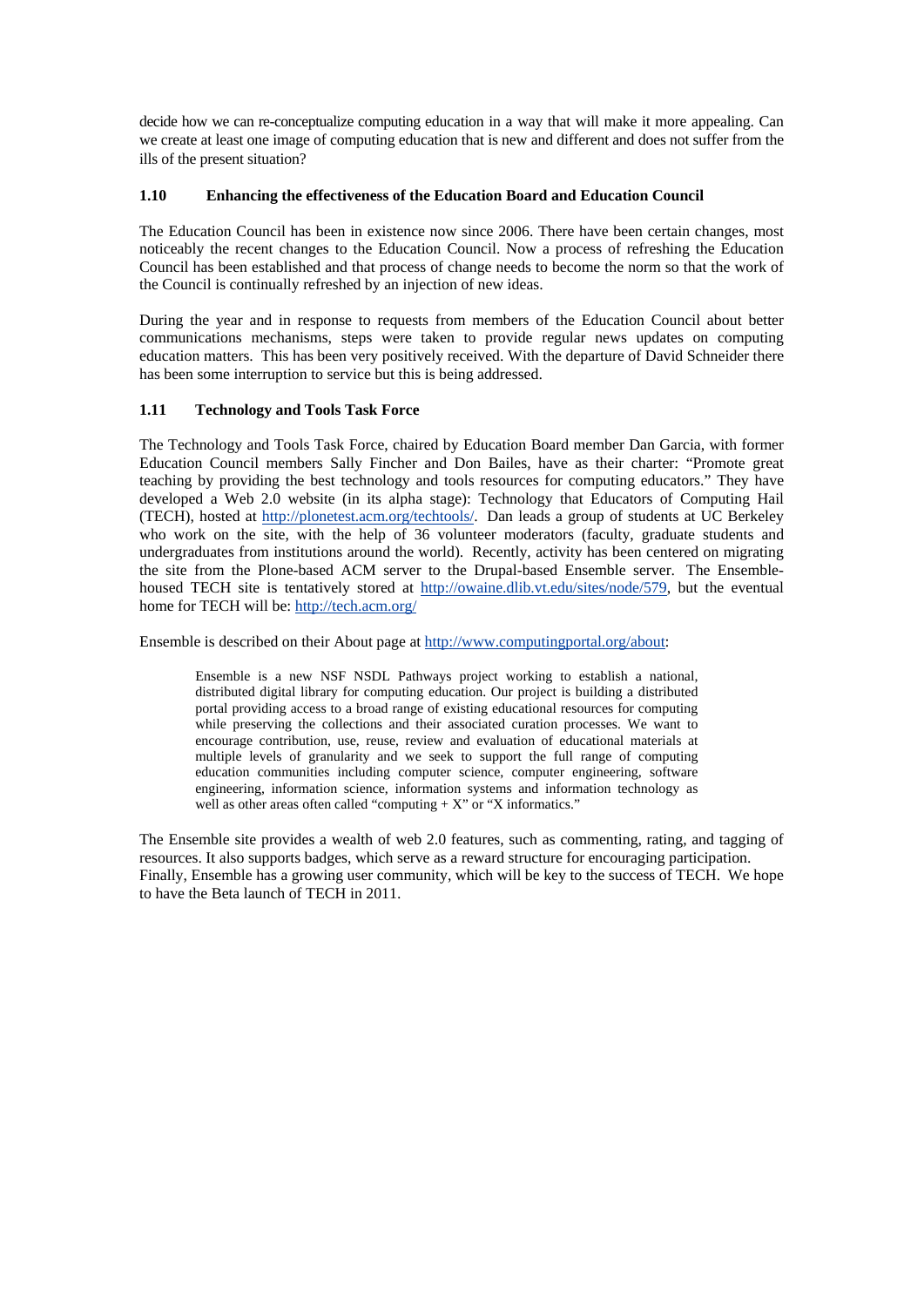## **Section Two**

## **Priorities for FYE 2011**

#### **2.1 The Future of Computing Education Summit – moving forward**

The Summit had been deemed a huge success by all concerned. There were six main outcomes. Attendees agreed that their organizations would be willing to take on roles as either "owners" or "participants," with one individual being selected to be the convener to make sure that the owners and participants would continue to meet in order to keep the action item going. An owner had a higher level of participation than a participant.

The concept of the Computing Education Coordinating Council emerged. The leadership is to be held jointly between Heikki Topi, Mark Guzdial and Jane Prey from the Education Board and Tom Hilburn from the Computer Society. It was agreed that this body would take responsibility for all the various action items emerging from the Summit. A proposal requesting funding has now been submitted to NSF; this has recently been approved. The five bodies now involved are: ACM, the Computer Society, CSTA, NCWIT and AIS.

Of course the CECC should serve a useful purpose beyond being just a venue for the various actors to learn to know about each other's work. It should lead to immediate coordinated action. The types of questions that were identified some time ago and needed answers include:

- How do we integrate existing initiatives so that they get the best possible visibility?
- Can there be a comprehensive study that integrates what is known about the enrollment crisis in computing?
- How do we transform the results of the study into a form that creates a compelling case that will receive attention in national media?
- Can we find the resources to design and implement a web site or sites so that there is a very high quality interactive and dynamic web presence for the initiative? Ideally the site(s) should bring members of the target audience back repeatedly and have the effect of creating a social network.
- How can the message be presented to the political decision makers in a compelling way that demonstrates the critical importance of the issue from the perspective of national competitiveness?
- How can a systematic message from the leading companies in the IT industry and other industries be sent out regarding the continued need for professionals with a very strong background in computing?
- Overall, how do we reach the target audience (middle and high school students, college freshmen and their parents; relevant guidance counselors) in a way that genuinely changes their thinking? We might need a national media campaign that would cost a very large amount of money. How can we get this funded?

It is crucial that the Washington Summit meeting should be seen to have beneficial outcomes. Over the next year the Education Board / Council will need to be alert to the development of the CECC.

## **2.2 Forthcoming Education Council activities**

In the coming FY, there is the opportunity for just one meeting of the Education Council. There is a need to build on the success of previous Council meetings, maintain the momentum and address identified action items. That meeting will take place around the start of 2011. The agenda is currently under consideration. The idea of three stages of reviewing developments, brainstorming and then looking at future developments is a pattern that holds much promise.

## **2.3 Supporting K-12 efforts**

#### *Building on the success of the brochure*

The production of the brochure and the linked web site has been a high profile activity that seems to have had a beneficial impact. Recent statistics point to the fact that around 40,000 hits per month are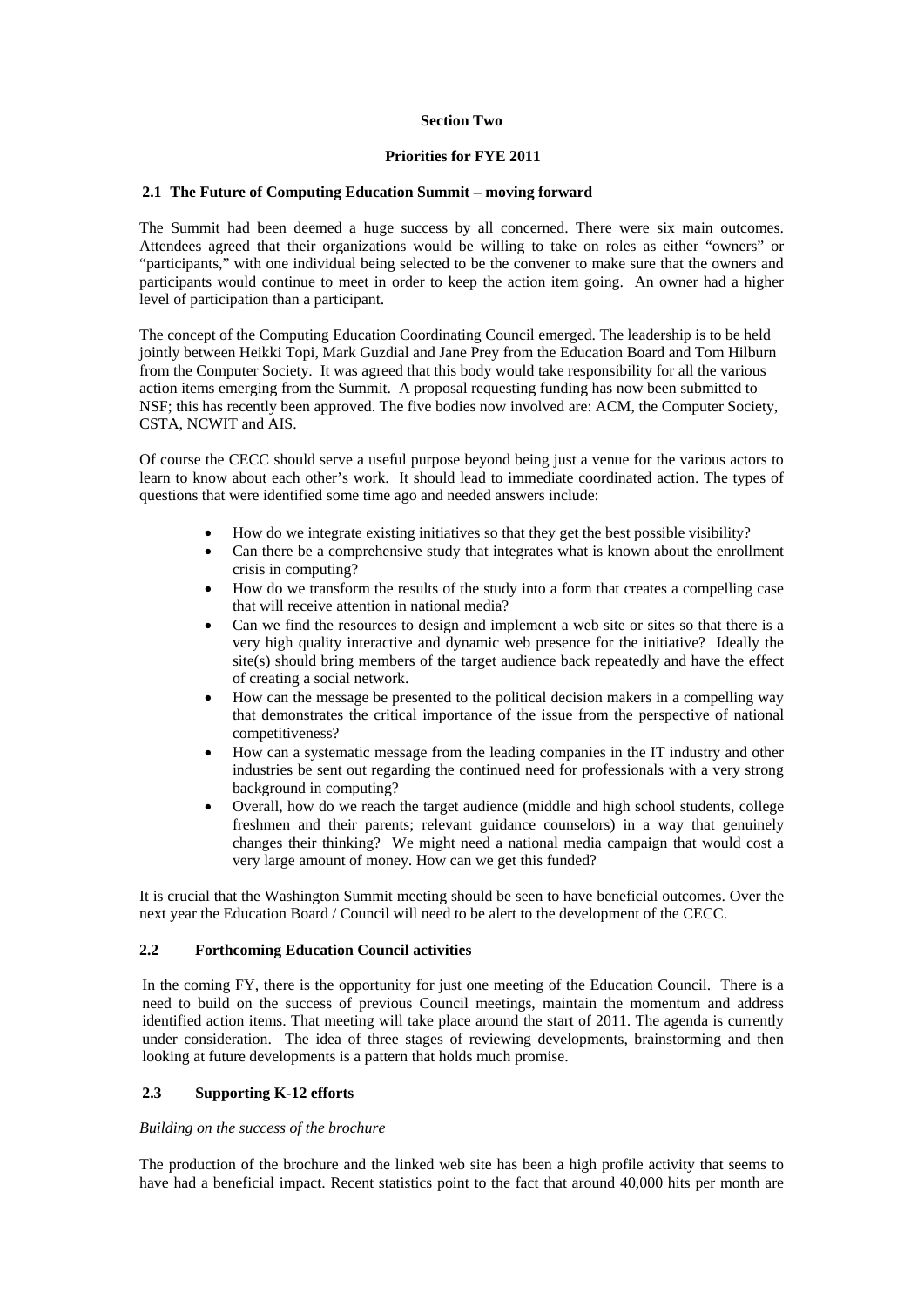occurring and this peak was reached in August 2009.

Every piece of feedback has been entirely positive. Although there are indications from the top institutions that there is a recent alleviation of the enrolment problems, it is far too early to make sweeping claims; moreover, there are still indications of considerable problems in other institutions.

Meanwhile, developments of the web site http://computingcareers.acm.org have occurred. The oversight for the ongoing development and evolution of the web site had been vested in one of the groups from the Education Council and they are required to keep in mind the specific issues facing K-12 education and the need to work closely with CSTA. The material on the web site has been refined to provide more helpful information; profiles of students from different institutions including pictures and quotes have been included; cross links to other relevant sites (e.g. to include video) have been provided; and, generally efforts have been made to make it more attractive to the younger generation.

Recently there have been suggestions of updating the brochure and the associated web site. Various approaches have been made to ACM seeking updates to the brochure and enhancements to the site. Undertaking such activity has cost implications as well as effort implications. Following the Vancouver meeting brief assessments of the web site had been obtained. At the time of writing there is consultation under way, with the hope that some modest upgrade could be made and this could be done in time for Computer Science Education week that occurs this year from  $5<sup>th</sup> - 11<sup>th</sup>$  December 2010.

## *AP initiatives*

Apart from Chris Stephenson being involved, Owen Astrachan, Dan Garcia, Mark Guzdial, Deepak Kumar, Eric Roberts, Chris Stephenson and Michelle Hutton are all maintaining an active interest and an involvement in the ongoing developments of the new AP examination under the leadership of Jan Cuny. All are members of the Education Council. To be more specific Owen Astrachan is one of the Co-PI's of the Commission and both Chris Stephenson and Mark Guzdial are members of the Commission. Jan Cuny, Dan Garcia, Deepak Kumar and Eric Roberts are members of the associated Advisory Group.

Trials of the initial ideas are about to commence and these will lead to refinements of the early ideas.

#### *Review of CSTA curricula ideas*

At the Berkeley meeting of the Education Council it was suggested that, just as other curricula recommendations are reviewed periodically, the same should apply to CSTA proposals. This was agreed. The Education Council will support this as required. In fact prior to this development, CSTA we had already begun planning for the revision of their ACM Model Curriculum. They had already put together a working committee and are planning a face-to-face meeting to begin our work. CSTA does plan to seek the endorsement of the Education Council once their document is complete and indeed will seek input from members of the Education Council to review the draft and provide preliminary comments.

#### **2.4 Two-year College Education Committee plans**

The TYCEC plans to pursue the following activities for FY 2011 (July 1, 2010 – June 30, 2011):

- Production and widespread dissemination of the report of findings from the *Strategic Summit on the Computing Education Challenges in Community Colleges*
- Formal adoption of Committee By-laws
- Identification of replacements for retiring committee members Karl Klee and Bob Campbell.
- Funding for and implementation of the next phase of CAP-Space, an online repository of curricula, assessment and pedagogy resources
- Continuing development of associate-degree computing curricular guidelines
- Engagement in a variety of advocacy efforts on behalf of computing education in the two-year college sector.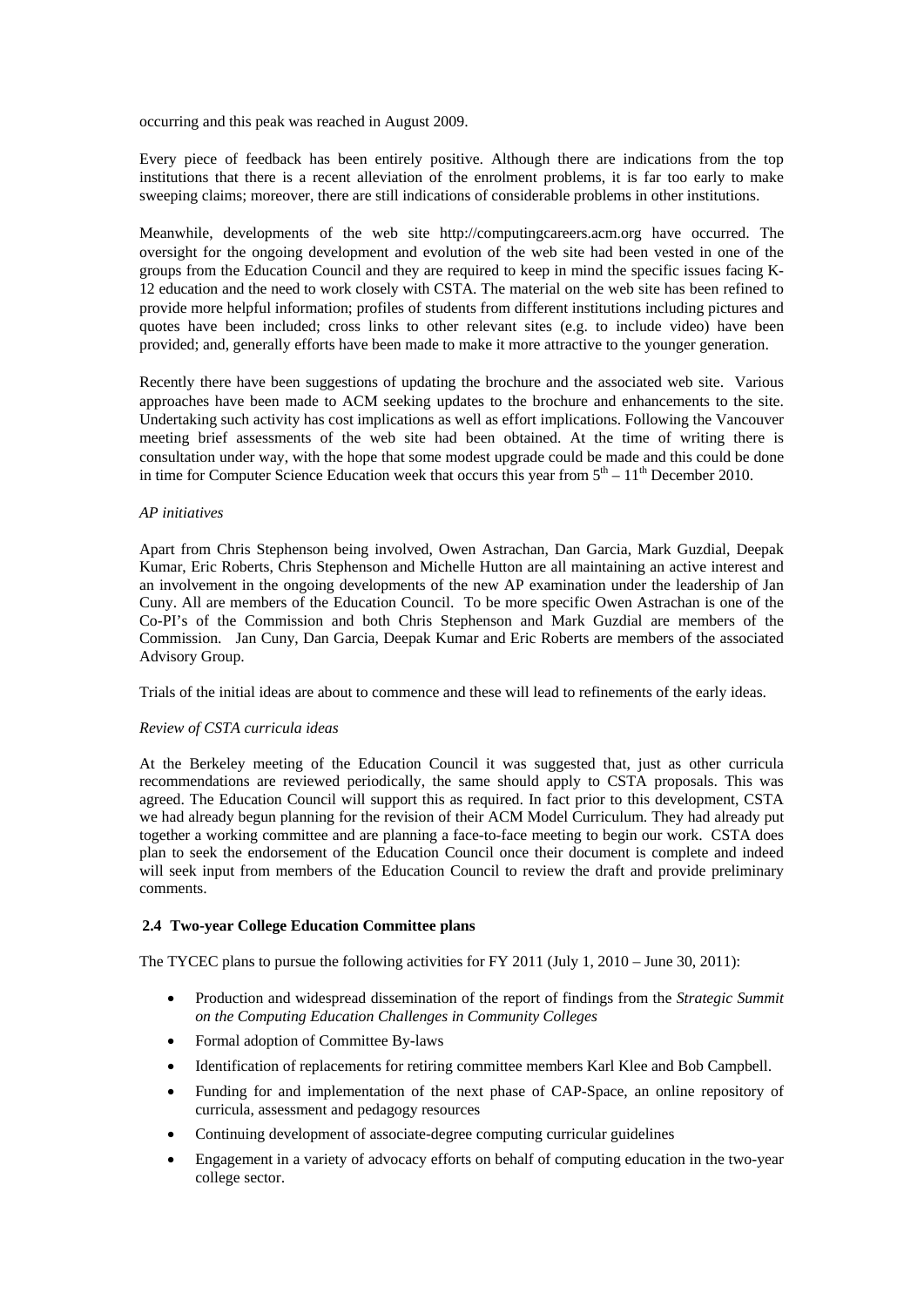- Continuation of our representation on and collaboration with the ACM Education Policy Committee.
- Continuation of support for the ACM Education Council goals and objectives
- Participation in the ITiCSE Working Group on Information Assurance
- Continuation of dissemination and outreach activities, including mailings, website enhancements, conference sessions and exchanges with colleagues, as well as continuation of our SIGCSE Inroads column and participating with the ACM Education Council.

# **2.5 Undergraduate curriculum efforts**

## **2.5.1 Towards Computer science 2012/13**

An important outcome of the CS 2008 interim review was the realization that a more fundamental activity needs to be launched in the near future to produce a new computer science volume. This will then maintain the well-established tradition of undertaking such an activity on a (roughly) 10-yearly time scale. That will be carried out jointly with the IEEE Computer Society and will maintain the ACM / Computer Society leadership role in terms of curriculum guidance.

Key concerns here are the choice of team to undertake this work and setting the context in which that should be done. It would be important that such an endeavor should build on earlier work, notably that of the recent interim review. For in many instances, as the interim review drew to a conclusion there was a recognition that radical change was needed, but the constraints of the interim review process rendered major adjustments undesirable from a range of perspective (resources, practicality, causing undue turbulence in the community, etc.).

Mehran Sahami from Stanford University will undertake the ACM leadership for the CS 2012/13 effort. He has been given the various documents mentioned under 1.5.2 and thought is currently been given to putting in place a complete team and infrastructure in conjunction with the Computer Society.

## **2.5.2 Software engineering and computer engineering**

It is intended that work on interim reviews of both the Software Engineering volume and the Computer Engineering volume should commence in the coming year and be undertaken in conjunction with the Computer Society. Both of these volumes were published originally in 2004 though their development had been completed sometime earlier.

## **2.6 Master's initiative**

The group undertaking this master's initiative presented its report to the Education Council at its meeting in Vancouver, and the report was well received. The Computer Society has approved the report. A small number of adjustments are still needed (e.g. to check up-to-date details on Bologna) but it is intended that this should be published in the coming year.

## **2.7 Extending the leadership role**

The Education Board needs to continue to be alert to enhancing its leadership role. Beyond the activities already identified, the Education Board will need to consider the possibility of additional curricular developments, e.g. in relation to particular topics within computing.

## **2.8 International activities**

During the next FY existing international activities will be maintained but in addition some new initiatives will take place. In terms of ongoing activity:

• The Education Board meeting in Qatar has given rise to a proposal for a Gulf Region Summit on computing education. See Annex C. The feasibility of this will have to be considered, both from the perspective of the Education Board and from the perspective of those in the Gulf Region. Assuming that this is deemed desirable and beneficial to all concerned, planning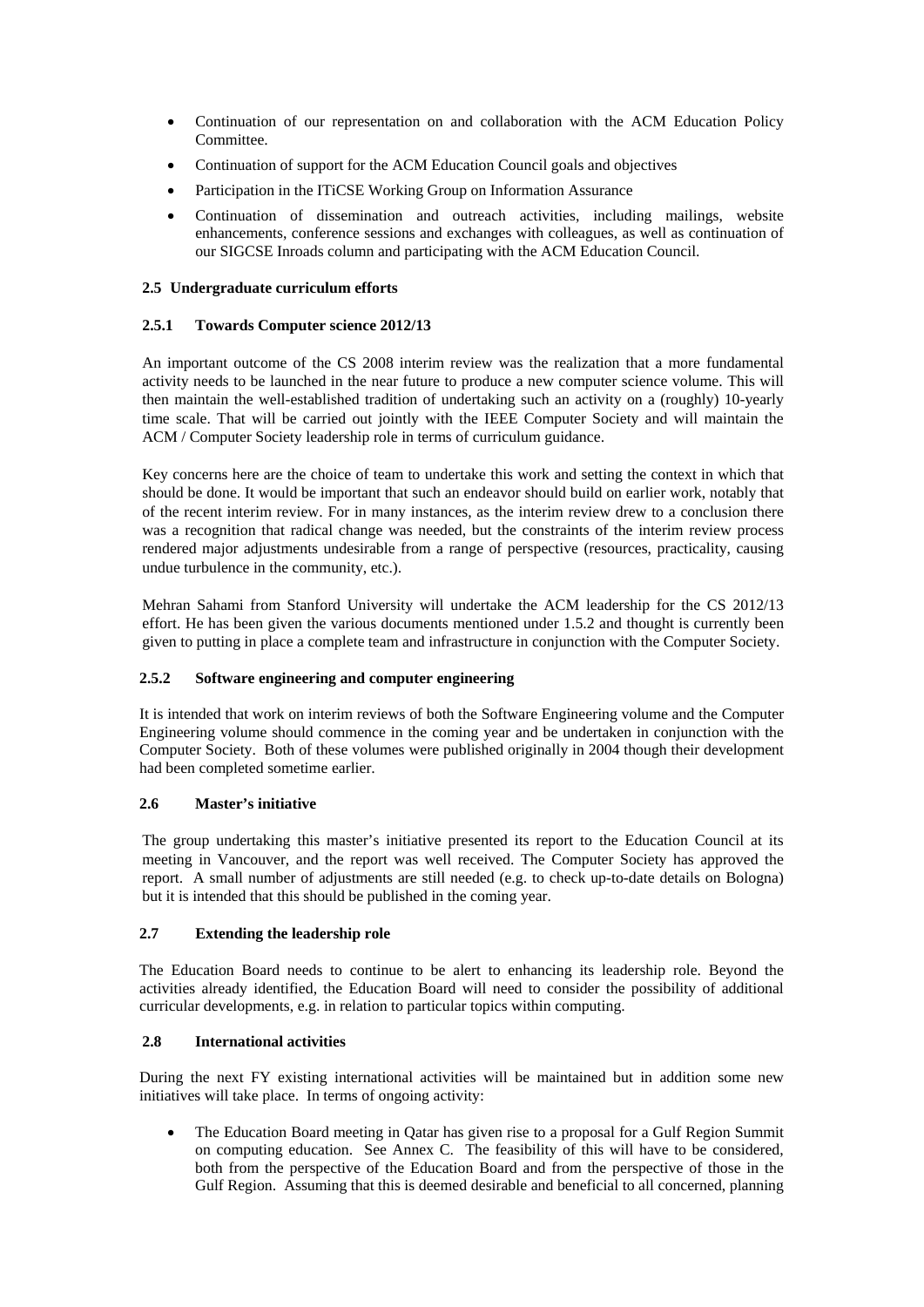of this event will need to follow.

- The Education Board will need to respond to the invitation to hold a computing education workshop in India.
- Members of the Education Board / Council continue to be involved in the planning of the Informatics Europe annual summit.
- The intended Informatics Education Europe event, due to take place in Rome this autumn, has had to be cancelled. The financial consequences have been minimal. The reasons for the cancellation have been lack of uptake, caused we believe by some issues in Rome, by the effects of the ash cloud at crucial times, and by concerns arising from the world-wide financial crisis. There have been similar experiences with a number of other conferences. However, there have been expressions of real interest from several quarters and it is intended to review this series of conferences with a view to putting the series on a sounder footing.
- The Euro-Inf project is now complete and steps have been taken by ASIIN within Europe to set up a more permanent accreditation activity based on the results of the Euro-Inf project; this is referred to as EQANIE. Members of the Board / Council are on the Board of EQANIE and involved in a follow-on project called Euro-Inf Spread funded by the European Commission.
- Developments associated with the Seoul Accord (with Joe Turner of the Education Council as chair) continue to be monitored

With these various developments it seems appropriate for the Education Board to take a more strategic view of how it should support computing education globally.

## **2.9 Promoting new curricular themes and strategies**

Addressing the matter of new curricular themes and strategies is central to many of the Education Board / Council activities. In particular, some of the new activity within the Council has this as a central focus and concern. Thus there had been the "First Year" project, the outputs of which are likely to find expression in the new AP initiative.

As computing becomes more integral to a range of disciplines, it seems likely that computing education will increasingly become more closely tied to education in other areas. These developing connections may develop in several ways:

- By absorbing aspects of other disciplines into computing, which continues to evolve as a discipline
- By expanding the breadth of training we offer to computing students so that graduates can provide effective support in other areas, including science, engineering, economics, business, and education.
- By encouraging students to take a broader set of electives as part of their overall program of study
- By increasing the number of computing courses designed for students in other disciplines who will require those skills

These developments have the potential to lead to new kinds of degree programs.

## **2.10 Continuing to foster a positive image of computing**

The Education Board / Council continue to believe that fostering a positive image of the discipline must remain a central concern. The vision must be appealing and stimulating to the community, it needs to offer advantages over existing possibilities, and it must lead to a measurable reversal of recent enrollment trends. The Education Board / Council must continue to take the lead in this activity, but it will be important to engage the broader community in this discussion and debate.

We believe that this process will proceed by identifying new curricular models and approaches that have proven to be effective in the institutions at which they were developed and then helping to promote the distribution of those new models by developing new curricular recommendations around those themes. The overall success of this endeavor will almost certainly require experimentation with many models, not all of which will succeed individually. The goal is to promote a diversity of strategies and then to let individual institutions choose models that are likely to work well in that environment.

## **2.11 Increasing visibility within the community**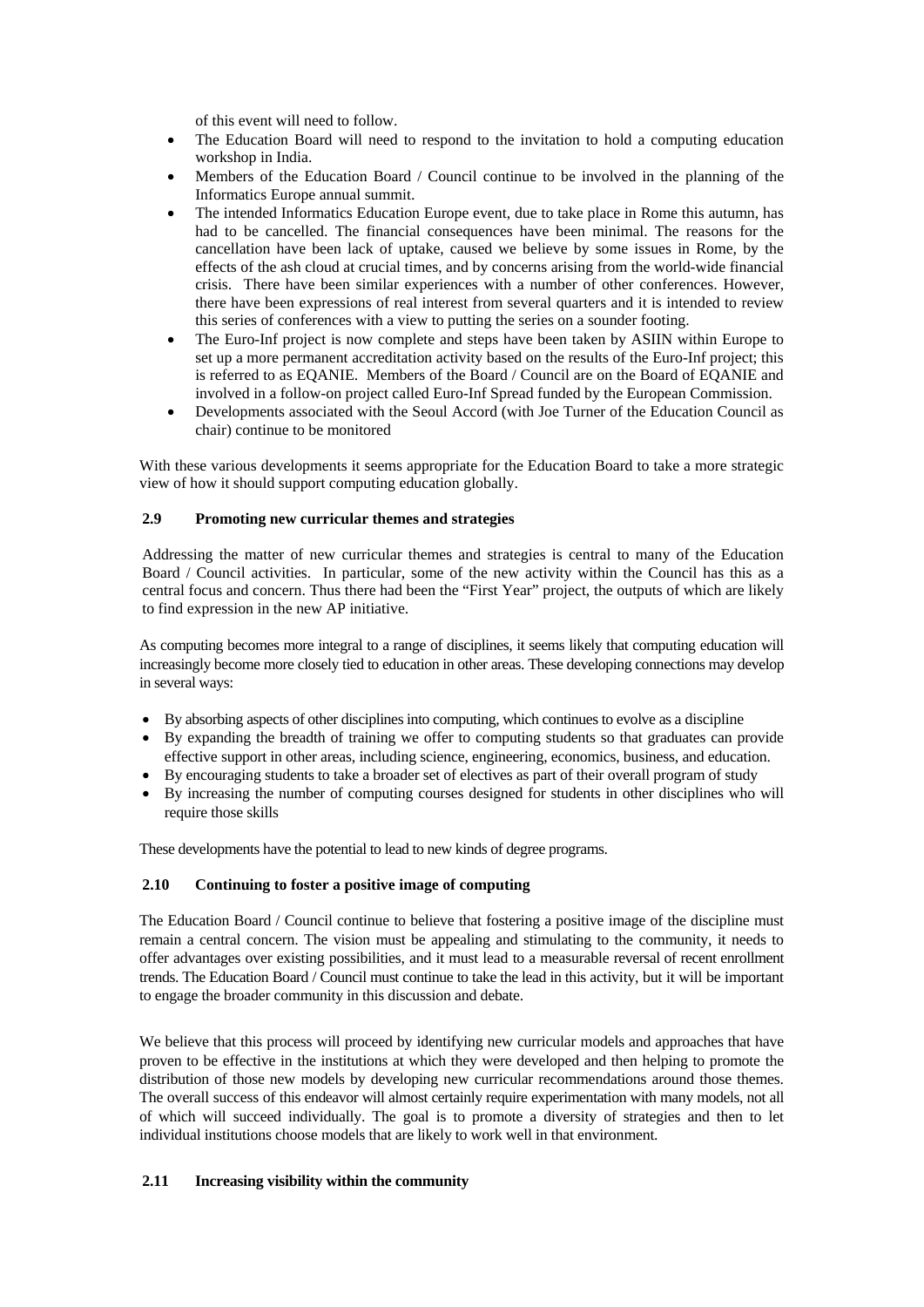Another strategic goal toward increasing the effectiveness of the Education Board / Council consists of promoting public awareness of our work. Increasing our visibility is important:

- The community needs to be informed about the changes that have occurred and the reasons underlying those changes
- At a time in which so many people in computing education continue to feel threatened by declining enrollments, it is important for the ACM to be seen as an organization that not only cares about the problems but also as one that can marshal the resources necessary to have an impact. By showing our support for the community, we will also be in a better position to enlist their aid in solving the many problems we all face.
- The Education Board / Council need to firmly establish their leadership position and a fundamental aspect of this is being visible and being seen to be active in addressing the problems of the day and providing the necessary support.

These matters can now be addressed more effectively in various ways. There have been presentations at conferences, publication of curricular guidance, etc. But we must continue to address these matters in ways that ensure sustainability.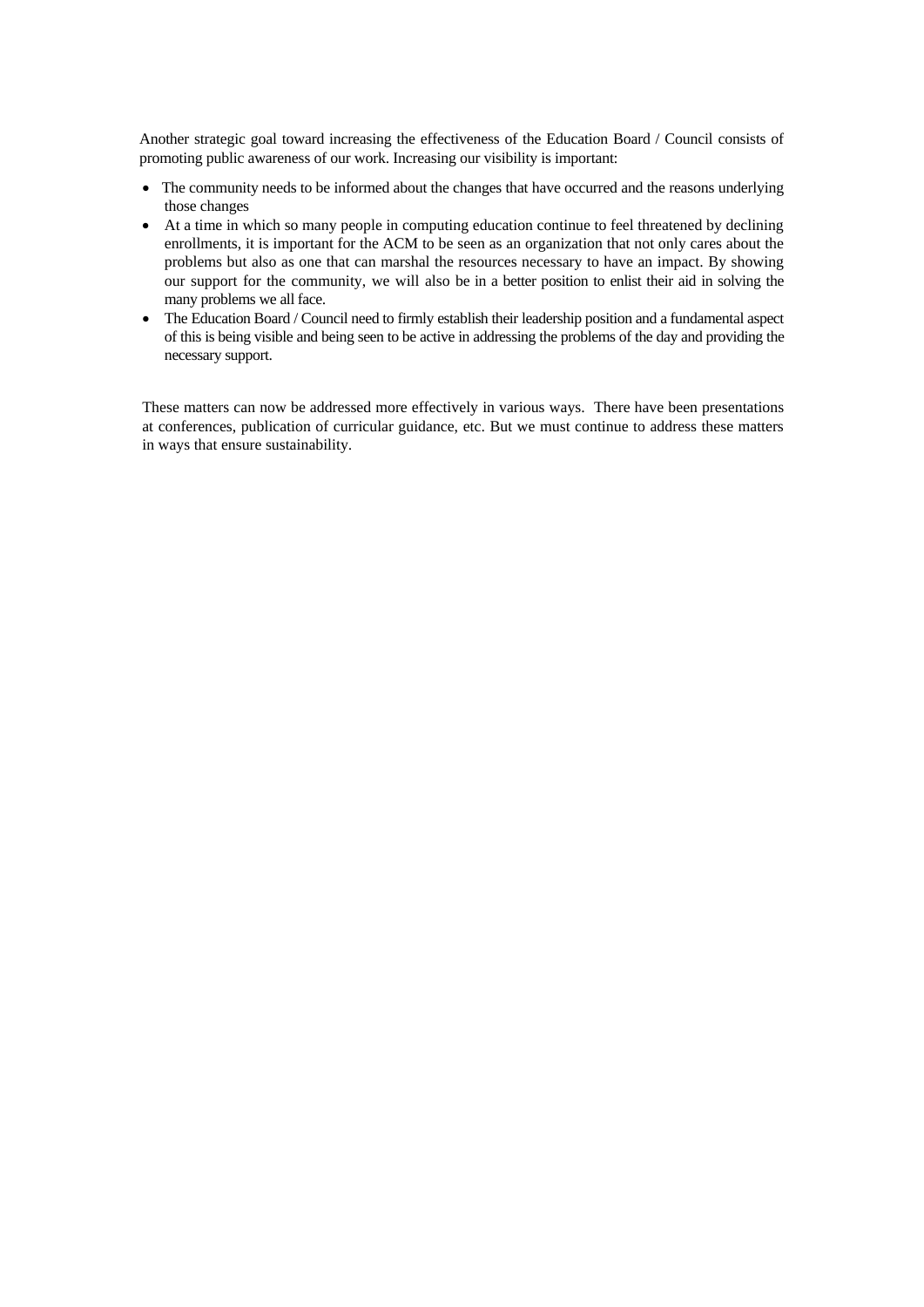#### **ANNEX A**

#### **Roster of the Education Board and Education Council members (FY 2010)**

#### **Education Board**

Andrew McGettrick, Strathclyde University (Chair) Mark Guzdial, Georgia Tech (Vice - Chair)

Lillian Cassel, Villanova University Dan Garcia, University of California at Berkeley John Impagliazzo, University of Qatar Maggie Johnson, Google Jane Prey, Microsoft Eric Roberts, Stanford University (past chair) Larry Snyder, University of Washington Heikki Topi, Bentley University

David Schneider, ACM Staff Liaison (until March 2010) Yan Timanovsky, ACM Education Manager (since July 2010) Lillian Israel, ACM Director of Membership

Chris Stephenson, Executive Director, Computer Science Teachers Association Gordon Davies, Coordinator of ACM European Education Initiative

## **Education Council (which also includes the members of the Education Board)**

Owen Astrachan, Duke University Marc Barr, Middle Tennessee State University (SIGGRAPH) Barbara Boucher Owens, Southwestern University (SIGCSE) Jan Cuny, University of Oregon/NSF Peter Denning, Naval Postgraduate School Roscoe Giles, Boston University Dan Grossman, University of Washington (SIGPLAN) Beth Hawthorne, Union County College (TYCEC) Michelle Hutton, The Girls' Middle School, Mountain View, CA, President of CSTA Lisa Kaczmarczyk, University of California at San Diego Deepak Kumar, Bryn Mawr College Rich LeBlanc, University of Seattle Terry Linkletter, Seattle Barry Lunt, Brigham Young University (SIGITE) Robert McCartney, University of Connecticut (ToCE) Ken Martin, University of North Florida Mirella Moro, Universidade Federal de Minas Gerais – UFMG, Belo Horizonte - MG, Brazil Barbara Price, Georgia Southern University Eugene Spafford, Purdue University Carol Spradling, Northwest Missouri State University Mark Stehlik, Carnegie Mellon University Josh Tenenberg, University of Washington (ToCE) Joe Turner, Clemson University (retired) Gerrit van der Veer, Vrije Universiteit Amsterdam, the Netherlands (SIGCHI) Patrick Walsh, IBM Michael Wrinn, Intel Alison Young, Auckland University of Technology, New Zealand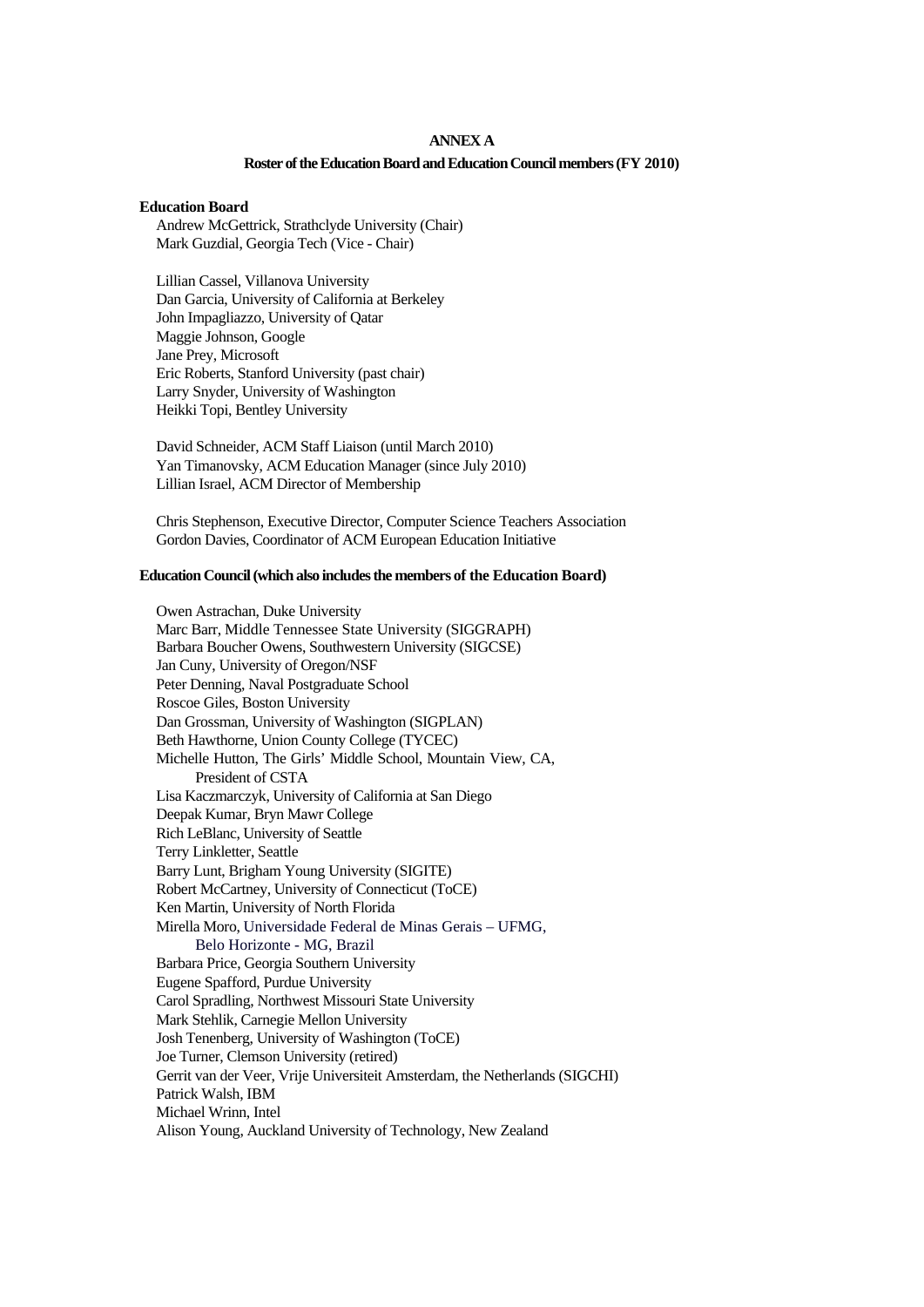#### **ANNEX B**

#### **Computing Education Coordinating Council (5/20/2010)**

The following is a proposal for the formation of a Computing Education Coordinating Council (CECC). It addresses issues of challenges, purpose, strategies, and organization.

#### **Challenges to Computing Education**

1. The nature, content, and practices of the various computing professions are not well understood by the public.

2. In many countries, the populations of computing students, educators, and professionals lack diversity.

3. Pre-university computing education has critical weaknesses in funding, teacher preparation, and curriculum requirements.

4. The dynamic nature of computing requires continuing education for practitioners and educators alike. Ongoing research into pedagogy, curriculum, technology, and professional practice is necessary to assure computing education is effective, relevant, and current.

## **Council Purpose**

1. Present a unified, respected view of the nature, content, and achievements of computing education. The Council will provide an ongoing sense of vision, purpose, and leadership in addressing the challenges to computing education. It will have an important role in setting educational priorities.

2. Help secure the resources necessary to meet the challenges facing computing education.

3. Provide a structure for the various computing organizations to communicate about common interests and to act in a united way to address those interests.

#### **Council Strategies**

1. The Council will engage in endeavors that support and promote the following:

a. Ongoing research and scholarship in computing education to ensure effectiveness, relevance, and currency through developments in pedagogy, curriculum, practice, and technology

b. Improvement in pre-university computing education in the areas of teacher preparation and curriculum requirements

c. Increased diversity in the populations of computing students, educators, and professionals

d. Increased numbers of students pursuing degrees in various fields of computing, including computing education

e. Improvement in the public understanding of the nature, content, and practices of various computing professions

f. Enhanced understanding about the relationship between computing and other disciplines (e.g., business, the natural sciences, and the social sciences).

2. Where appropriate, the Council shall provide recommendations and input to advocacy groups focused on education policy.

3. Create a communication structure, which allows the Council to speak with a unified voice on those issues of common interest to the organizations who are members of the Council. Disseminate, through presentations and reports, information and opinion that addresses the challenges to computing education.

4. Maintain a list of significant challenges, and monitor and assess progress in addressing the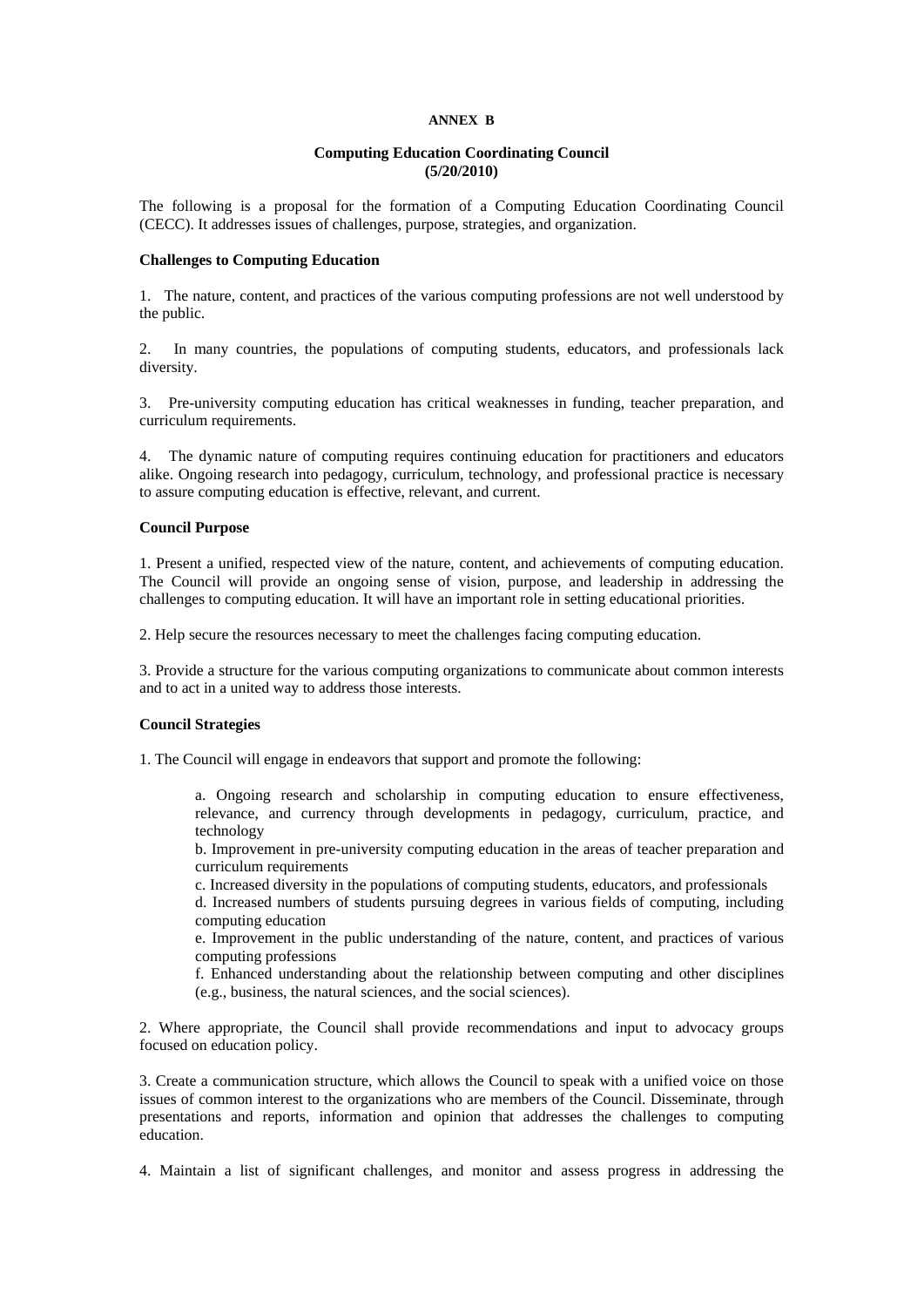challenges.

## **Council Organization**

1. The membership of the Council shall be inclusive and wide ranging. It shall be open to all organizations with an interest in computing education: small and large organizations; national and international groups; those focused on pre-university education, undergraduate and graduate education, and professional training; and all fields of computing.

- 2. The Council will start simple, as a coordinating committee, which would
	- a. Develop and recommend a more comprehensive strategic plan to its member organizations.
	- b. With maturity and acceptance be expanded into a more robust group.

## **References**

[ACM 2009] *Report on the Future of Computing Education Summit*, June 25–26, 2009. Ensemble] Ensemble: A Digital Library for Computing Education, FOCES: Coalition for Advancing Computing Education (CACE). (http://www.computingportal.org/)

[McGettrick 2004] McGettrick, A. et al, *Grand Challenges in Computing Education*, The British Computer Society, 2004.